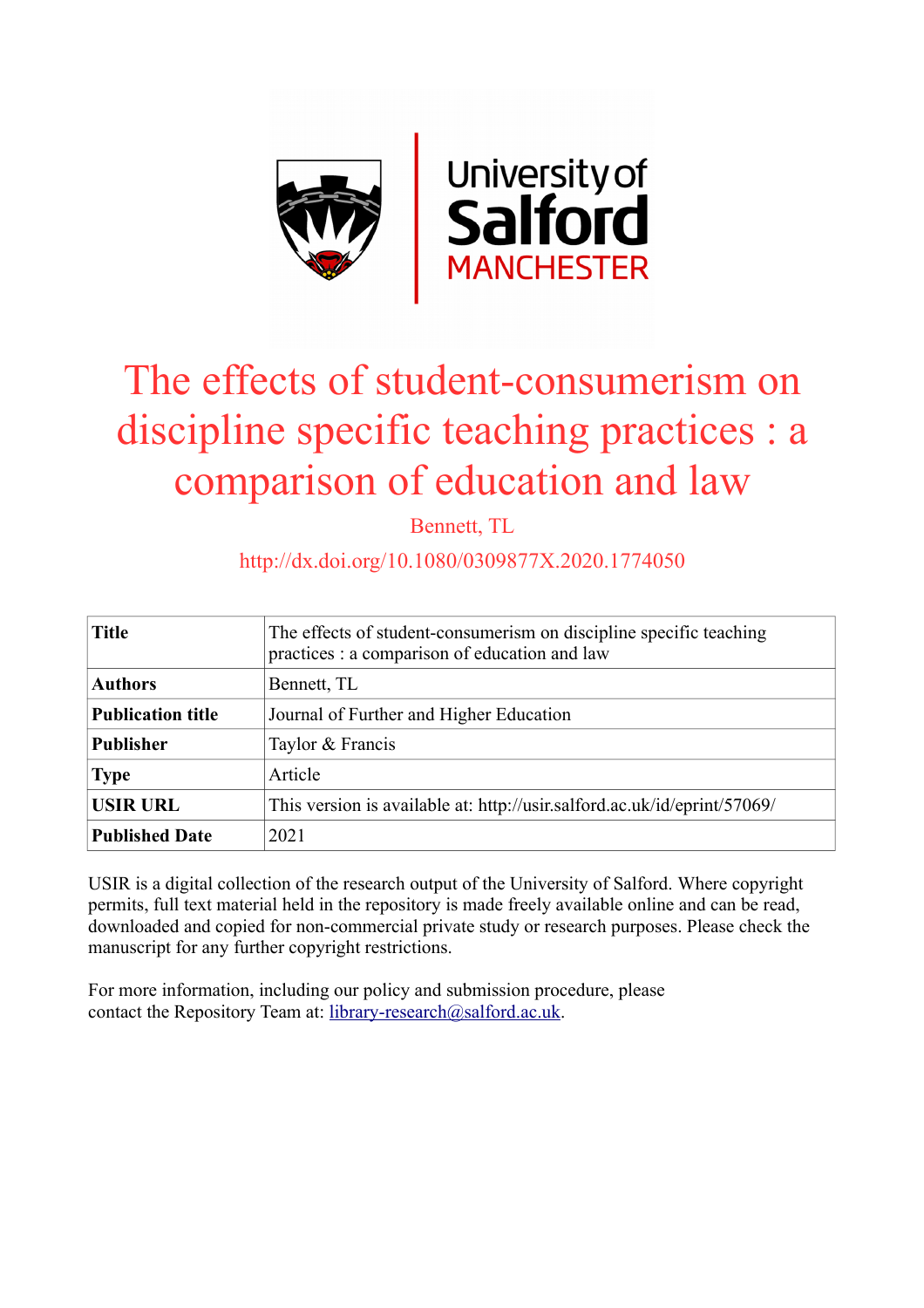# The Effects of Student-Consumerism on Discipline Specific Teaching Practices: A Comparison of Education and Law

# Tawney Bennett<sup>1</sup>

*Student consumerism in the Higher Education (HE) sector continues to stimulate critical academic commentary about the consequences of marketisation. Although much of the debate focuses on the effects that consumerism has on student achievement, little empirical research has analysed the effect that consumerism has on teaching and associated practices from an academic standpoint. Moreover, the disparities between how differing disciplines perceive student consumerism, and the varying effects that this has depending on the academic discipline, remain under-researched. This paper examines findings from eight in-depth interviews that sought to investigate the effects of studentconsumerism on the teaching practices of academics from the departments of education and law, in one post-1992 university in England. It finds that perceptions of student-consumerism differ between the disciplines of education and law. One of the key arguments for this finding is that academics in the field of education are accustomed to a regulatory environment, whereas law academics are acclimatised to greater levels of autonomy. A further argument put forward by this paper is that the stark contrast in graduate salary expectations between education and law, may also impact upon student consumerism. This article recommends that further research is sought in the form of an in-depth, qualitative study of the impact of student satisfaction accountability on academic staff members' experience of teaching in HE.*

<sup>&</sup>lt;sup>1</sup> Tawney Bennett, Lecturer in Law at University of Salford, t.l.bennett@salford.ac.uk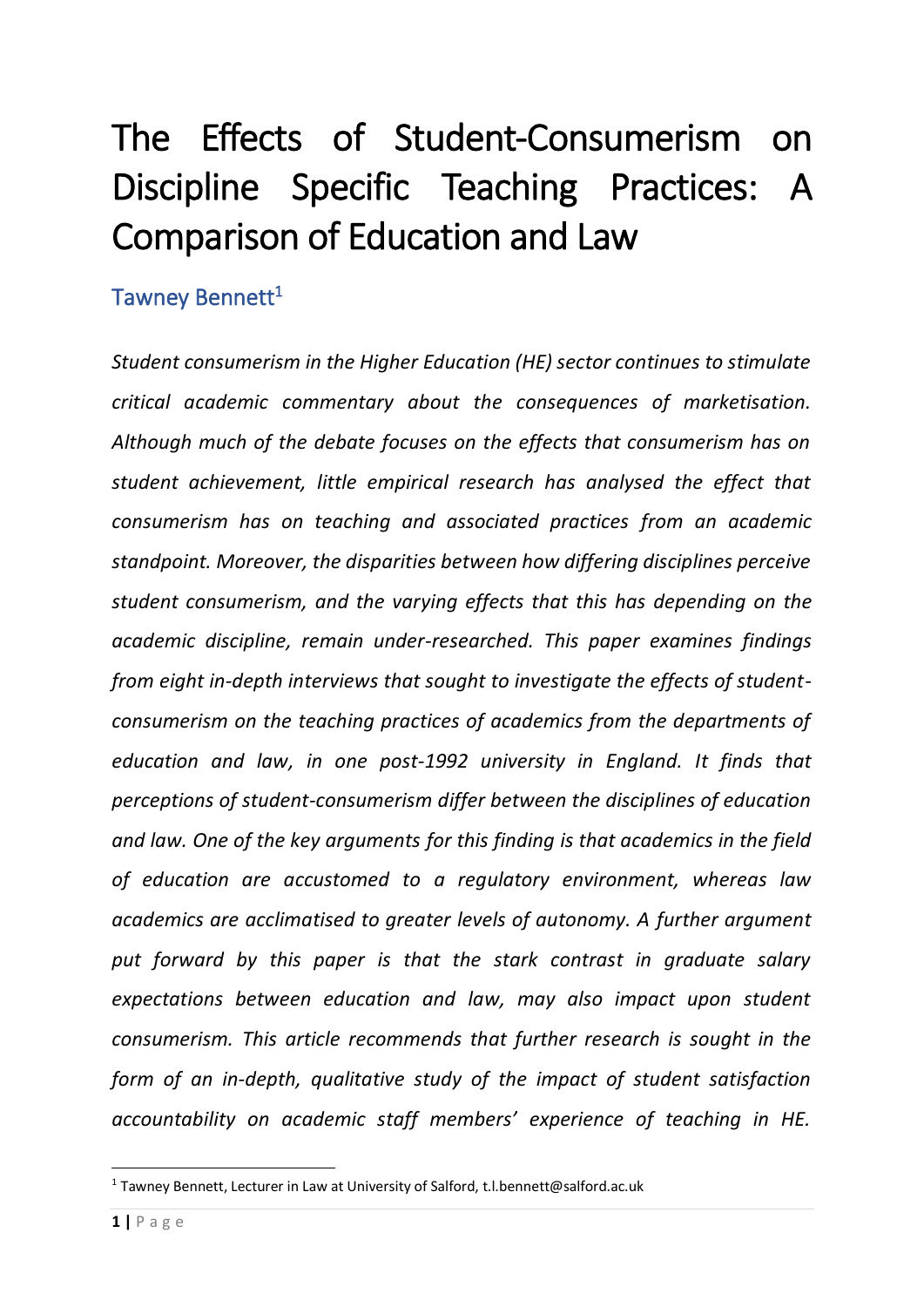*Furthermore, interdisciplinary research into the effects of consumerism on teaching practices should be conducted, as the current study highlighted some interesting differences between two departments. Finally this article recommends that further research is needed to clarify how students quantify value for money in a higher education context and further.*

Part I

# Introductory Background: The Changing Landscape of Higher **Education**

Traditionally viewed as elitist and exclusive, the higher education system faced several criticisms in the 1960s (Amis, 1960; Trow, 1973; Bathmaker, 2003). A university education was seen to be reserved for those from middle-class backgrounds, who were young and academically successful and came from grammar and public schools (Bathmaker, 2003). Furthermore, the growing populist opinion that education and training were key to economic growth, led to petition for change (Ashton and Green, 1996; Brown and Lauder; 1995). Moreover, the Conservative Conference Party had recommended that the Government invest in the future through the mass expansion of higher education (Gosden, 1983). As a result of these demands, the Government appointed the Robbins Committee to investigate higher education practices and advise which principles should underpin long-term policy (Robbins, 1963). The conclusions of the report propelled the remarkable transformation in university participation rates, which saw student-intake numbers double between the years of 1963 and 1970 (Walford, 1991). It advocated for the continual expansion of the higher education system to allow for all those who qualified and wished to attend university to do so (Robbins, 1963). The government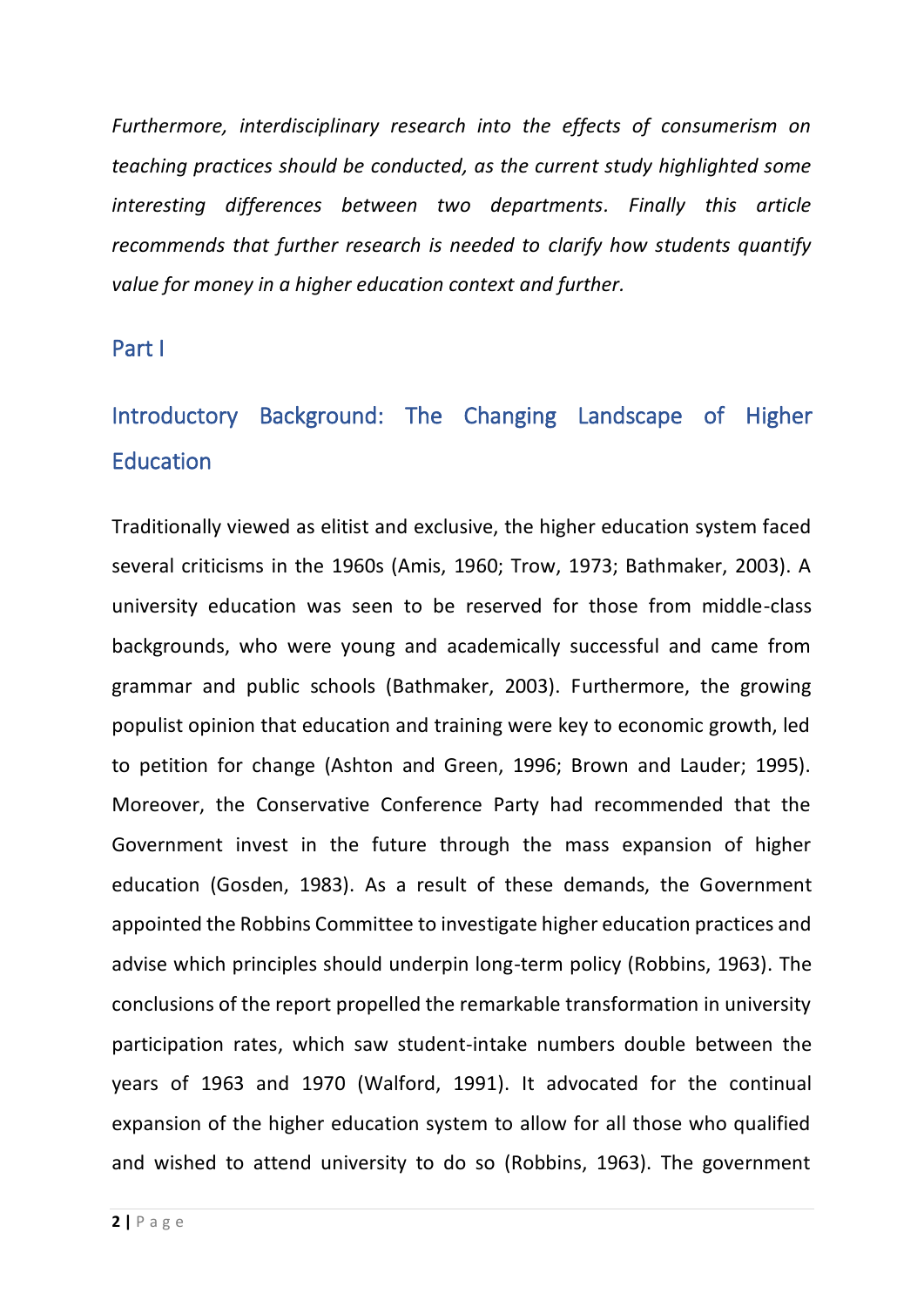action following the report led to many new universities being built and successfully achieved its aims of mass expansion, amongst other things (Moser, 1988).

However, the Robbins committee's efforts were criticised for a lack of consideration of the implications associated with mass expansion, such as student finance (Moser, 1988). Despite this, many academics consider the various government policies introduced in the 1990s to be the most significant catalysts of consumerism (Molesworth, Scullion and Nixon, 2011; Brown, 2015), particularly the introduction of tuition fees (Farrell and Tapper, 1992; Brown and Carasso, 2013; McGettigan, 2013; Palfraymen and Tapper, 2014; 2016). It is on this foundation of consumerism, largely created by the introduction of tuition fees, that the student-consumer concept has been embraced (Molesworth, Scullion and Nixon, 2011).

Students were initially identified as consumers in the 1990s in the Dearing Report (1997). The report was commissioned to negate the financial crisis caused by the underfunding and expansion of higher education following the Robbins Report (Watson and Taylor, 1998). Since then, and as a result of tuition fee increases, students are increasingly identified as 'university customers' more so than developing learners (Molesworth, Scullion and Nixon, 2011; Bunce, 2017). Bunce (2017) claims that a common complaint of students in UK universities today is "I'm paying £9000 a year for this!" which she states ameliorates traditional educational values. Instead, the attainment of a university degree is arguably likened to a financial transaction, whereby anything that does not directly link to their final award is disregarded (Bunce, 2017). Bunce (2017) bases such comments on her own extensive research into the student-consumer approach and its relationship with academic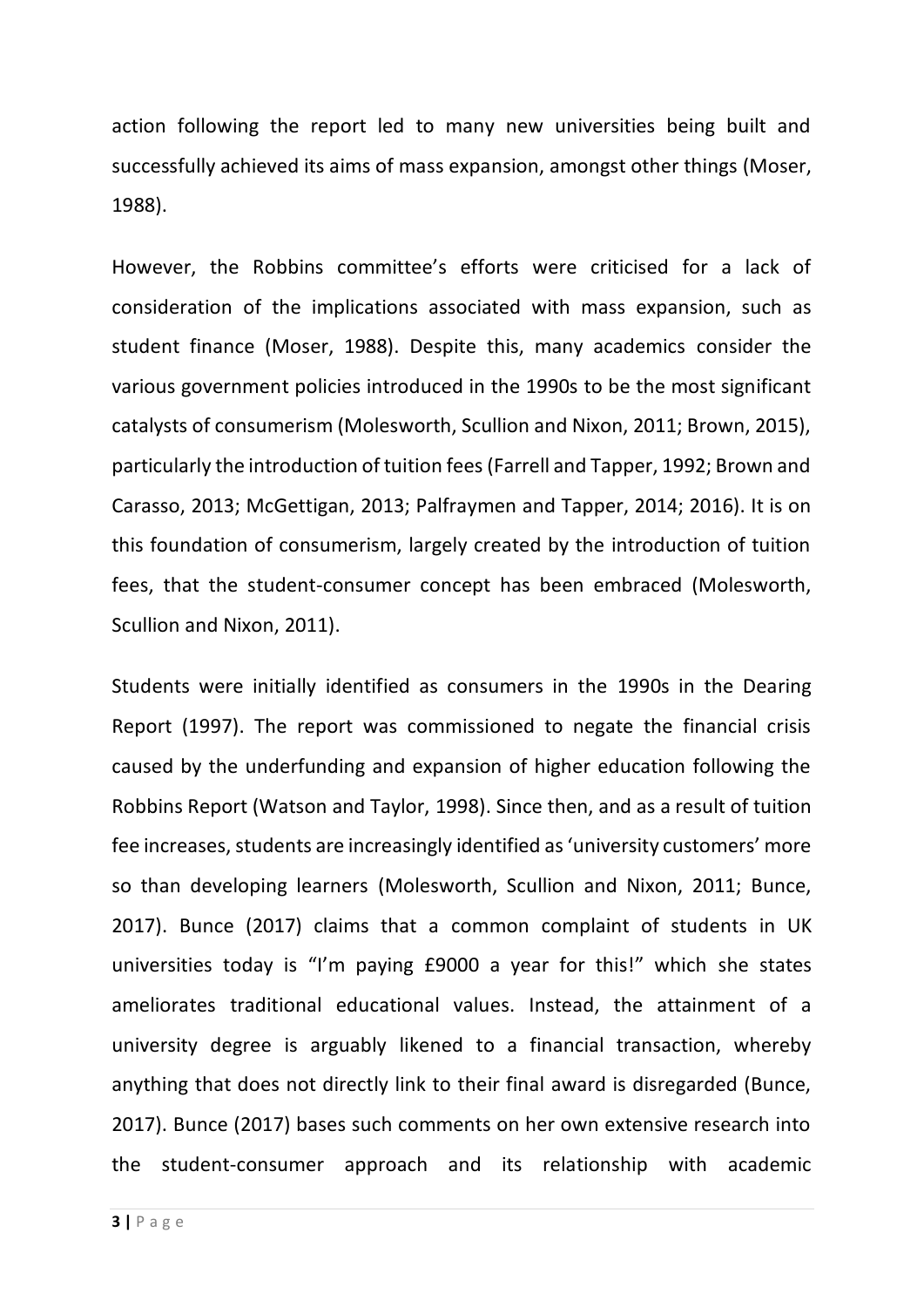performance. She conducted a large-scale study, surveying 608 undergraduates in higher education throughout the UK, that positively contributed to an area on which little previous research had been conducted (Saunders, 2014; Tomlinson, 2017). Furthermore, Bunce openly acknowledges the limitations of her research, such as the subjectivity of the responses and the consequent reliance on participants self-reporting academic performance truthfully. She also proposes further lines of original research, such as investigating the attitudes of international students towards the cost of higher education.

Although the preceding reports each played a part in the transformation of the sector, the significant fee increases are arguably held most responsible for the shift in student mind-sets (Farrell and Tapper, 1992; Molesworth, Scullion and Nixon, 2011; Brown and Carasso, 2013; McGettigan, 2013; Palfraymen and Tapper, 2014; 2016; Bunce, 2017). Following the Browne review (2010), universities in England could increase their fees from £3375 to £9,000 per annum and more recently, £9,250 (Tomlinson, 2017). Lord Browne's original aim was to introduce competitive pricing into the marketisation of Higher Education, however in 2016 all but three of the top ninety institutions charged the maximum of £9000 (Parliament, 2018). As a result, students seek greater value for money from their university and universities are subjected to competitive pressures typical of the highly-marketised private sector (Woodall *et al.,* 2014).

Despite the wealth of existing discourse on student-consumerism, the disparities between how differing disciplines perceive consumerism and the varying effects of the student-consumer mindset across disciplines, remain under-researched. Therefore, this paper seeks to investigate the effects of the student-consumer mindset on the teaching practices of academics from the departments of education and law, in a post-1992 university in England. The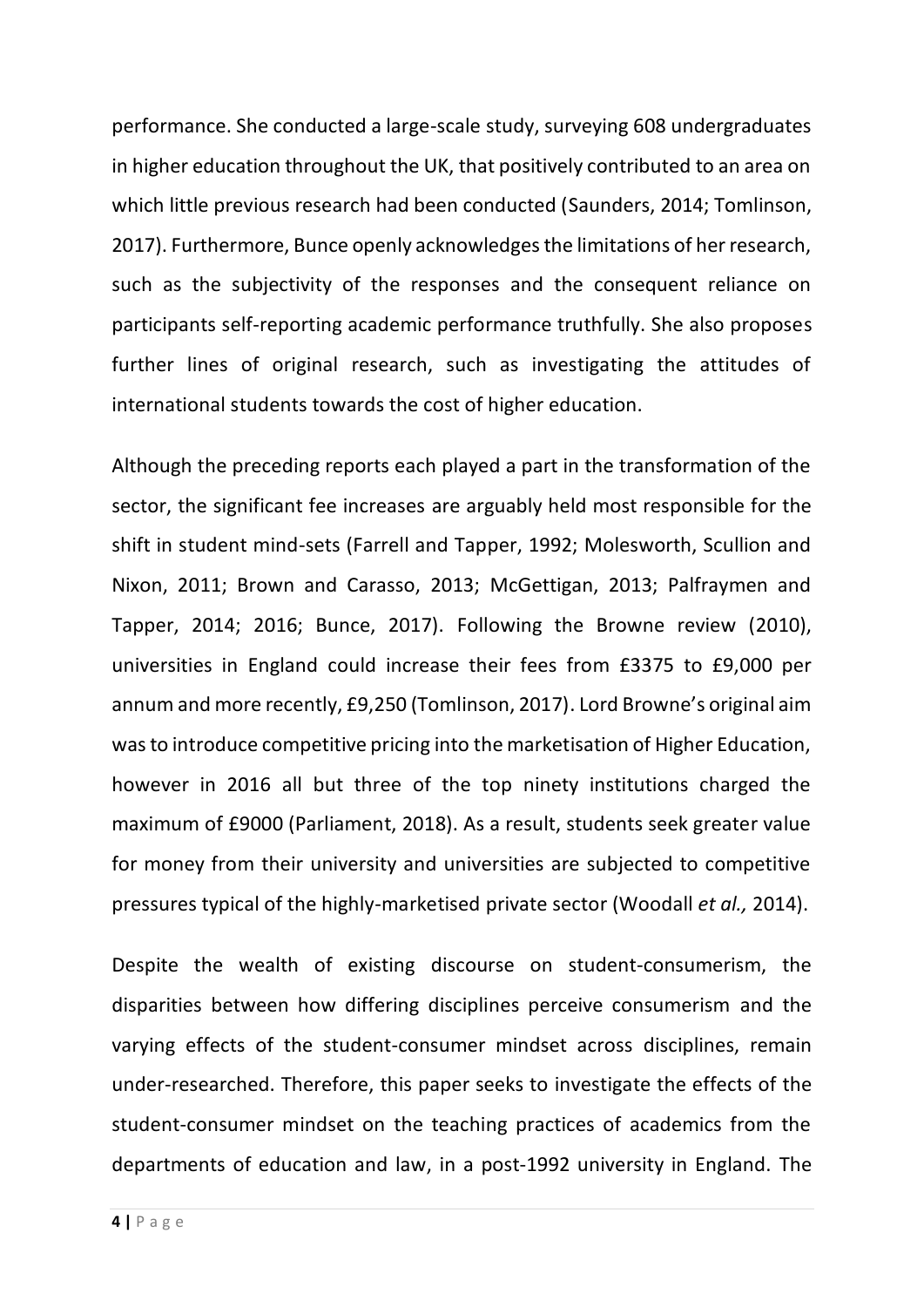research adopts a qualitative approach, using in-depth interviews of selected academic staff members, to investigate this significant area of exploration.

This paper has effectively set the scene for the research in Part I by providing the background and rationale. Part II critically analyses the literature on student consumerism, with a focus on three key aspects namely whether students identify as consumers, what students consider to be value for money and the effects of consumerism on teaching practices. Part III of this article examines the methodology by explaining the sample size, rationale for selection and the data collection methods. Part IV provides a discussion of the results and triangulates the interview data with the existing literature on the student-consumer mindset. Finally, Part V concludes with appropriate recommendations for future practice and research.

#### Part II

#### Are Students Consumers?

As early as 400 BC, Socrates understood that likening students to consumers was a mistake (Angulo, 2016). However, whether the student is a customer, or should be viewed as such, is a long-standing debate (Olshavsky and Spreng, 1995; Pitman, 2000; Alford, 2002; Hom, 2002). Many academics have argued that the current managerial regime in universities promotes a culture where students simply seek to obtain a degree, rather than becoming lifelong learners or subject experts (Molesworth *et al.,* 2009; Williams, 2010; Woodall, Hiller and Resnick, 2014). Conversely, others argue that students do not self-identify in this way, instead it is due to a label imposed by Government policy-makers (Saunders, 2014). This view was synthesised by an anonymous academic in The Guardian (2018) who remarked that students don't want to be passive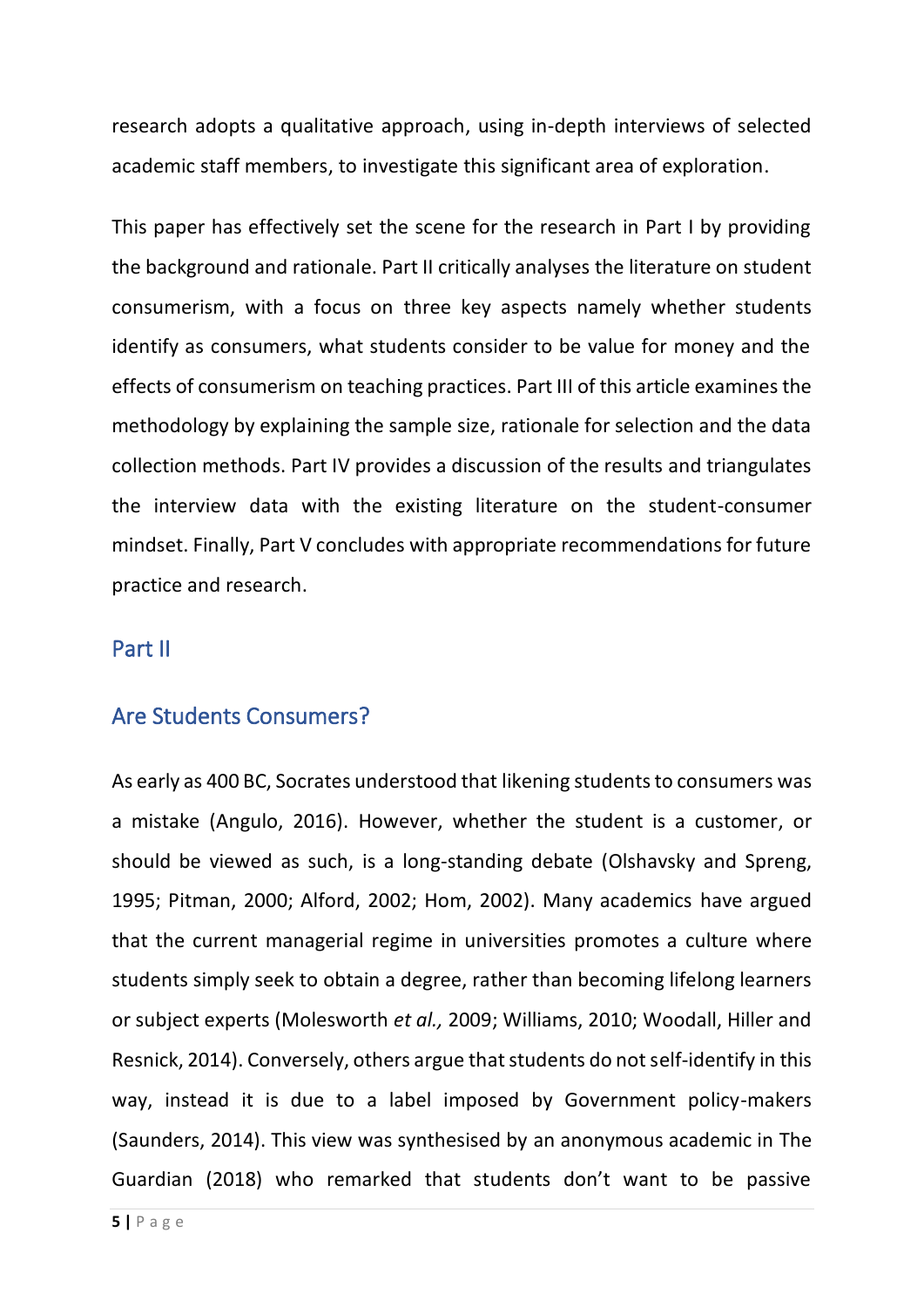consumers. However, as will be discussed later in this section, Saunders (2014) bases his claims on his own research which was undertaken in the US rather than in the UK. Although, the empirical work of Bunce (2017) was conducted in the UK in 2015 and resulted in similar findings, with students identifying more so as learners than consumers.

Molesworth *et al.* (2009) argue that a consumer culture exists within higher education institutions, which consequently decreases intellectual complexity in favor of student appeasement. They posit that such culture prevents the transformation of undergraduates into subject scholars equipped with skills such as critical thinking, and instead is focused on producing a happy customer. Molesworth *et al.* (2009; 2010) write in depth about the marketisation of higher education and students as consumers, basing their comments on reputable data sources such as international academic perspectives, empirical research and critical accounts from experts.

Saunders (2014) undertook a large-scale research study into the extent to which students view themselves as consumers. He found that, contrary to the dominant ideology, the results suggested that most students did not express a consumer orientation. However, the study was undertaken in America which has a lengthier history of student tuition fees and marketisation (Angulo, 2016). Furthermore, Saunders' (2014) participants consisted of solely first-year students who arguably are less likely than any other year group to present a learner identity due to their grades typically not counting towards their degree and the length of distance until graduation (Trope and Liberman, 2010; Goodall, 2012). However, Bunce (2017) found that the students' year of study had no effect on a student's expression of a consumer orientation. This finding was validated in her empirical research.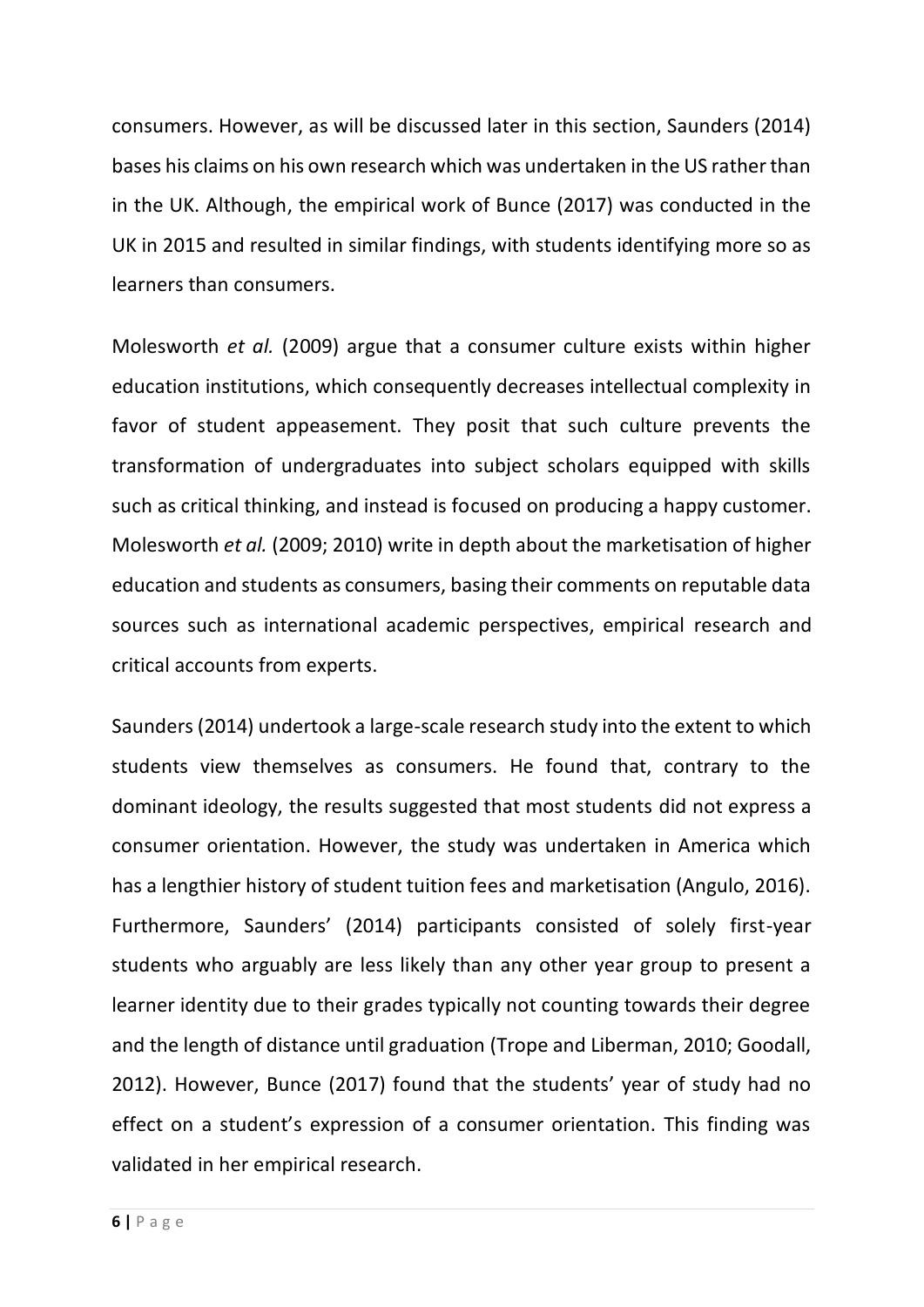Bunce (2017) conducted her own large-scale study into learner attitudes in UK universities, focusing on whether students expressed a desire to obtain a degree, or to learn and read a subject. However, she does not state at which types of institution the studies were carried out, which may have relevance to the outcomes of the study (Lomas, 2007). Bunce (2017) found that consumer and learner identity were negatively correlated and that predictions about learner identity could be made from key variables such as degree classification aspirations, age and whether students volunteered for a specific role at university. Bunce (2017) claims that her findings suggest that the current climate promotes students as consumers of education rather than learners. However, she acknowledges that further research, specifically longitudinal study, ought to be sought into this topic to mitigate the effects of a consumerist culture.

Tomlinson (2017) claims that tuition fee increases have undoubtedly encouraged students to seek greater accountability from universities as to how their fee revenue is used. Although he does acknowledge that students remain conscious of their own responsibility to get as much out of their university experience as they can. Tomlinson (2017) conducted his own study in England to explore the effects of increased tuition fees on attitudes towards learning. The results mirrored those of Saunders' (2014) study, finding that students rejected the consumer label. However, Tomlinson's study was conducted on a much smaller scale than that of Bunce (2017), interviewing only 68 undergraduate students across seven UK institutions, who entered higher education between the years of 2011 and 2012. It is also important to note that September 2011 entrants would have paid £3250 tuition fees, whereas September 2012 entrants would have paid £9000, therefore creating the potential for inconsistent results between participants.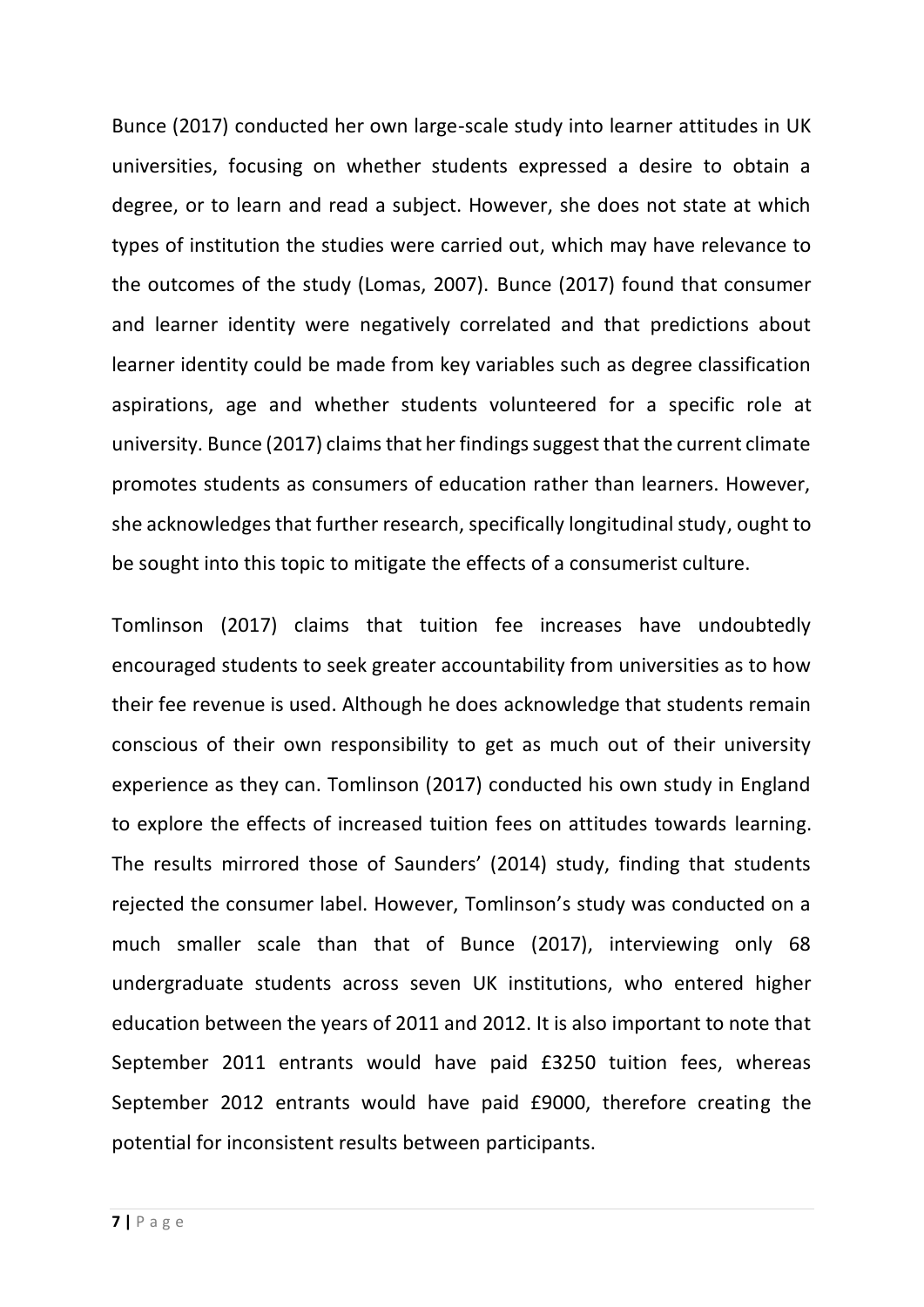Similar conclusions were presented by Williams (2013), who found that students were strongly opposed to the idea of being consumers. Her book provides an indepth socio-historical analysis of the commercialisation of the higher education sector. She draws on her own personal experience, examination of policy studies and extracts from a set of qualitative interviews to provide an account of the current and future state of consumerism in higher education institutions. However, Williams (2013) notes that students sometimes 'juggle complex identities'. She found that whilst students expressly declined certain consumerist elements such as viewing a degree as a financial transaction, they accepted others such as viewing university as a financial investment. Interestingly, Williams (2013) argues against the commonly held view that student-consumerism stems from the introduction of tuition fees and the subsequent fee increases (Farrell and Tapper, 1992; Brown and Carasso, 2013; McGettigan, 2013; Palfraymen and Tapper, 2014; 2016; Bunce, 2017). Instead, she claims that the shift in conceptualisation of students as learners to consumers is a result of changing social, economic and political attitudes which have moulded the public's understanding of the purpose of higher education (Williams, 2013). However, Williams (2013) bases her claims on data collected prior to the tuition fee increases from £3250 to £9000, which may largely affect the views of the interviewees and alter the outcomes of the research if it were repeated today.

Guilbault (2018) acknowledges the contradiction between academic integrity and providing high quality customer service. Conversely, she finds that students must be considered customers in the development of marketing strategy and illuminates the value in adopting a student as consumer approach (Maguad, 2007; Guilbault, 2018). Furthermore, Guilbault (2018), contrary to popular opinion (Molesworth, Nixon & Scullion, 2009; Williams, 2010; Woodall, Hiller &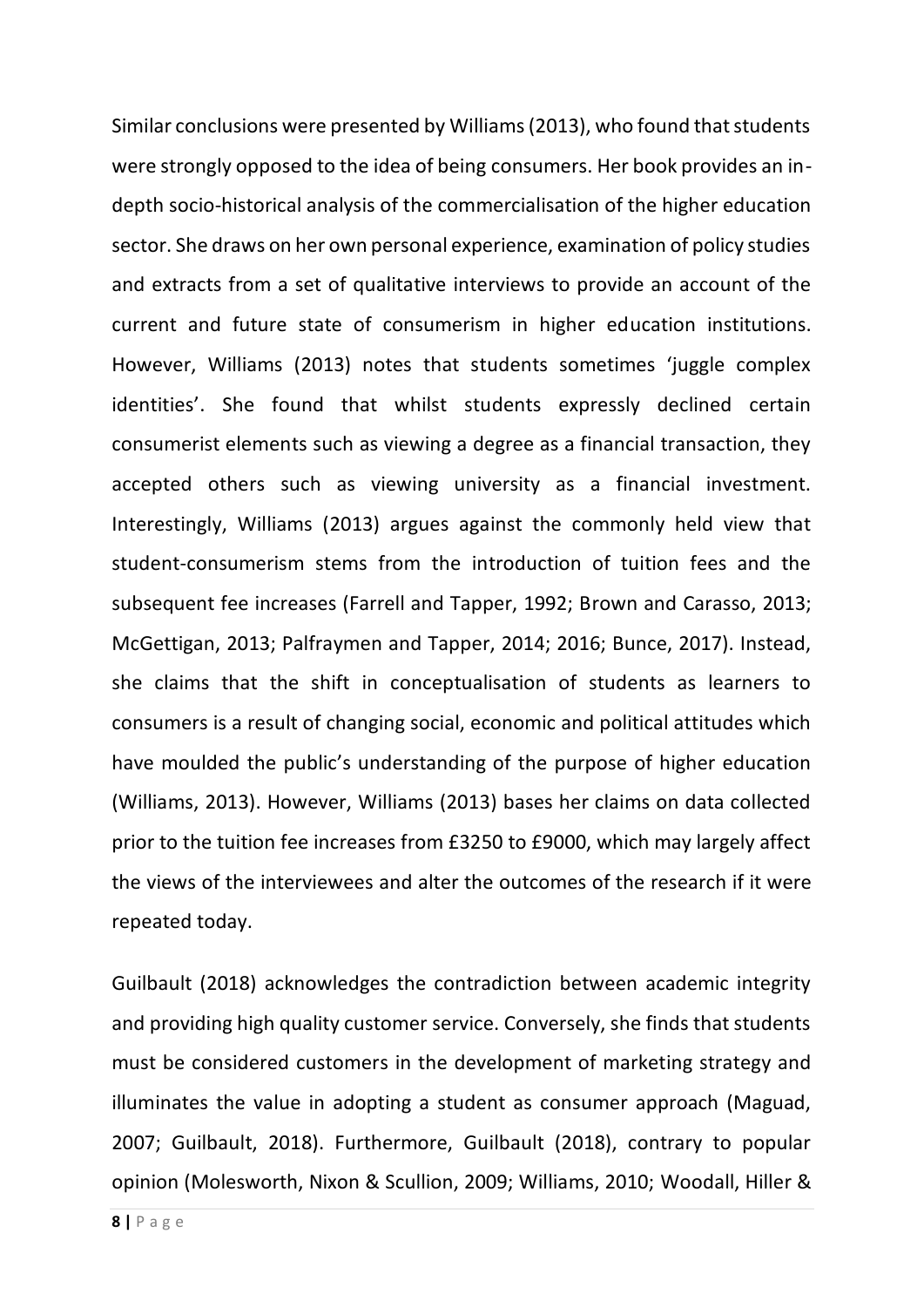Resnick, 2014; Bunce, 2017), argues that treating students as customers does not mean that they must be given what they want. She adds that Gordon's (1909) concept that the customer is always right no longer universally applies. Moreover, Guilbault provides adequate criticality of her own argument and considers many opposing views such as Nguyen and Rosetti's (2013) claim that there is an ideological gap when students are considered consumers. This is the disntinction between what a student wants and what is in their best interests according to the academic. However, Guilbault (2018) rebuts these arguments due to lack of empirical evidence and claims that it is the definition of what a customer is that is causing the problem. Despite this, she does not have any evidence to support such claims.

Although most of the studies mentioned have demonstrated that students reject the consumer identity (Williams, 2013; Saunders, 2014; Tomlinson, 2017), there is a general consensus that through the implementation of government policy and public scrutiny students are in fact labelled as consumers. However, it must be noted that contemporary research (Bunce, 2017) highlights a potential increase in the number of students adopting a consumer identity. This finding is also corroborated by Matthews (2018), although her research has focused on the marketisation of higher education institutions in Australia.

# The Effects of the Student-Consumer Mindset

Many academics acknowledge a range of negative effects which stem from the existence of the student-consumer mind-set (Sharrock, 2000; Brule, 2004; George, 2007; Titus, 2008; Lesnik-Oberstein, 2015; Bunce, 2017; Matthews, 2018). Fewer denote positive effects (Maguad, 2007; Guilbault, 2018). Lesnik-Oberstein (2015) is an active academic in the UK, specialising in areas such as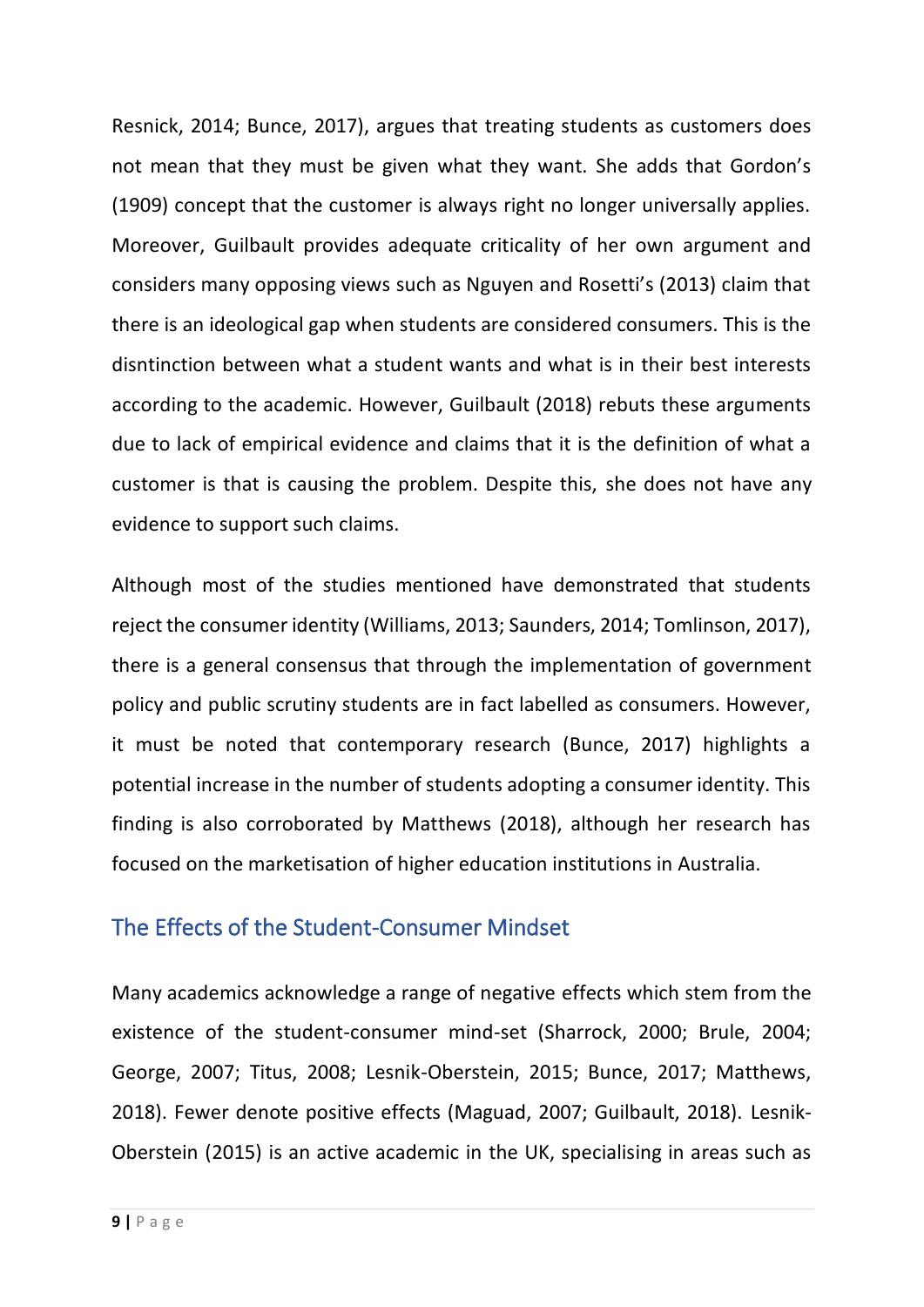children's literature and culture and as such, holds strong views regarding the student-consumer mind-set. She claims that classifying students as consumers undermines and degrades university attributes such as creativity, social justice and critical thought. As a result, she argues that such notions are being replaced with marketised demands, and pressures to standardise, conform and obey and are degrading the ethos of higher education. Lesnik-Oberstein (2015) also notes that such micro-management practices are eroding academics' ability to teach and research effectively. She posits that academics are suffering from unprecedented levels of anxiety as a result of their performance being measured by consumer satisfaction scores. However, her claims are based on personal experience rather than empirical evidence. This anxiety may also pervade teaching practices, resulting in academics conducting their sessions in way that appeases students rather than pushing them out of their comfort zone (Brule, 2004; Titus, 2008; Matthews, 2018). Other academics have voiced concerns over education being redefined by a simple exchange rather than a creative process (Sharrock, 2000) and the prioritisation of mark percentages over learning (George, 2007).

Matthews (2018) claims that treating students like consumers affects teaching. Particularly she notes that pushing students out of their comfort zones, providing critical feedback and challenging their thinking are substituted for fear of receiving bad feedback evaluations. Furthermore, Matthews (2018) claims that students possessing the consumerist view of themselves consequently underperform, as they shift the responsibility of their learning onto the lecturers. This correlation between lower academic achievement and a consumer mind-set was also confirmed in Bunce's (2017) study. Although Matthews' work focused on Australian universities, her work has attracted many awards and has been found to be generalisable to universities in the UK due to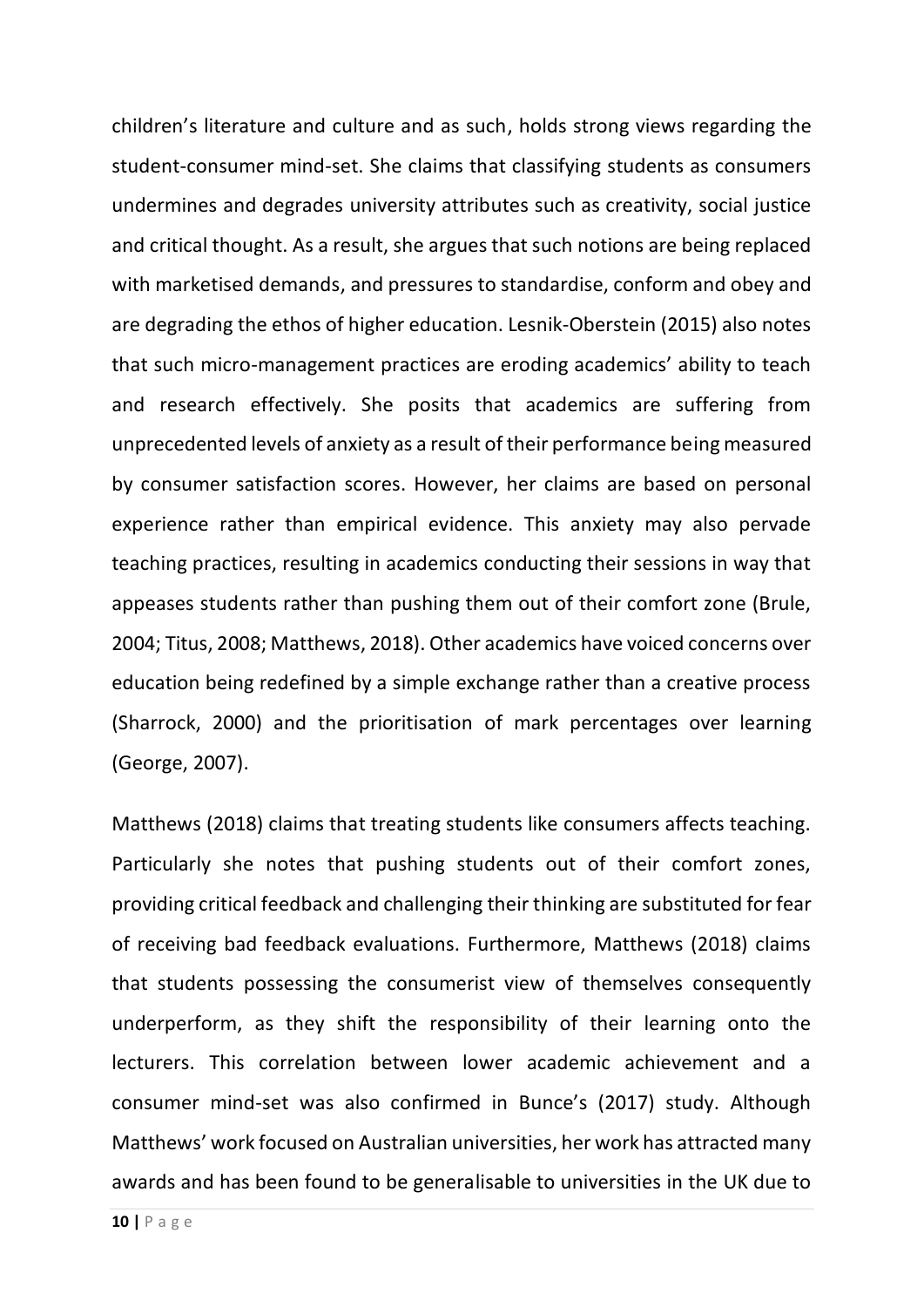their inherent similarities (Marginson, 2014; Coaldrake, 2016). Similarly, many academics have noted that rigorous lecturers are under pressure to dumb-down their content in order to attract higher customer satisfaction scores (Driscoll and Wicks, 1998; Emery *et al*., 2001; Bunce, 2017). This shows that although customer satisfaction scores may be higher, this increase may not be attributable to a higher standard of teaching. In fact, this posits that student consumers are looking for high grades with minimal effort and responsibility (Bishop, 2016; Bunce, 2017). Matthews (2018) also offers a counter-narrative to that of students-as-consumers and claims that students are better conceptualised as partners. She adds that stimulating dialogue between students and lecturers and embracing students as partners demonstrates many benefits such as enhanced trust, student engagement, self-efficacy and metacognitive learning (ITALI, 2018).

The National Student Survey (NSS) is responsible for measuring student satisfaction, but at the same time it ranks and audits the quality of teaching provided by institutions. The results are subsequently used by the HEFCE and QAA to hold universities to account for the quality of the experience they provide for their students (UCU, 2010). Bishop (2016), a professor at Oxford University and executive member of the Campaign for the Defence of British Universities, argues that NSS data is not indicative of teaching quality as student satisfaction scores are higher when students are awarded high marks and given less-challenging assessments. Furthermore, the UCU (2010) claims that in foresight of student satisfaction scores, some institutions may modify courses to make them more customer-friendly. They argue that this conflicts with providing a quality and challenging education and ultimately undermines the professionalism and expertise of the lecturers, which underpin the validity of a worthwhile education (UCU, 2010).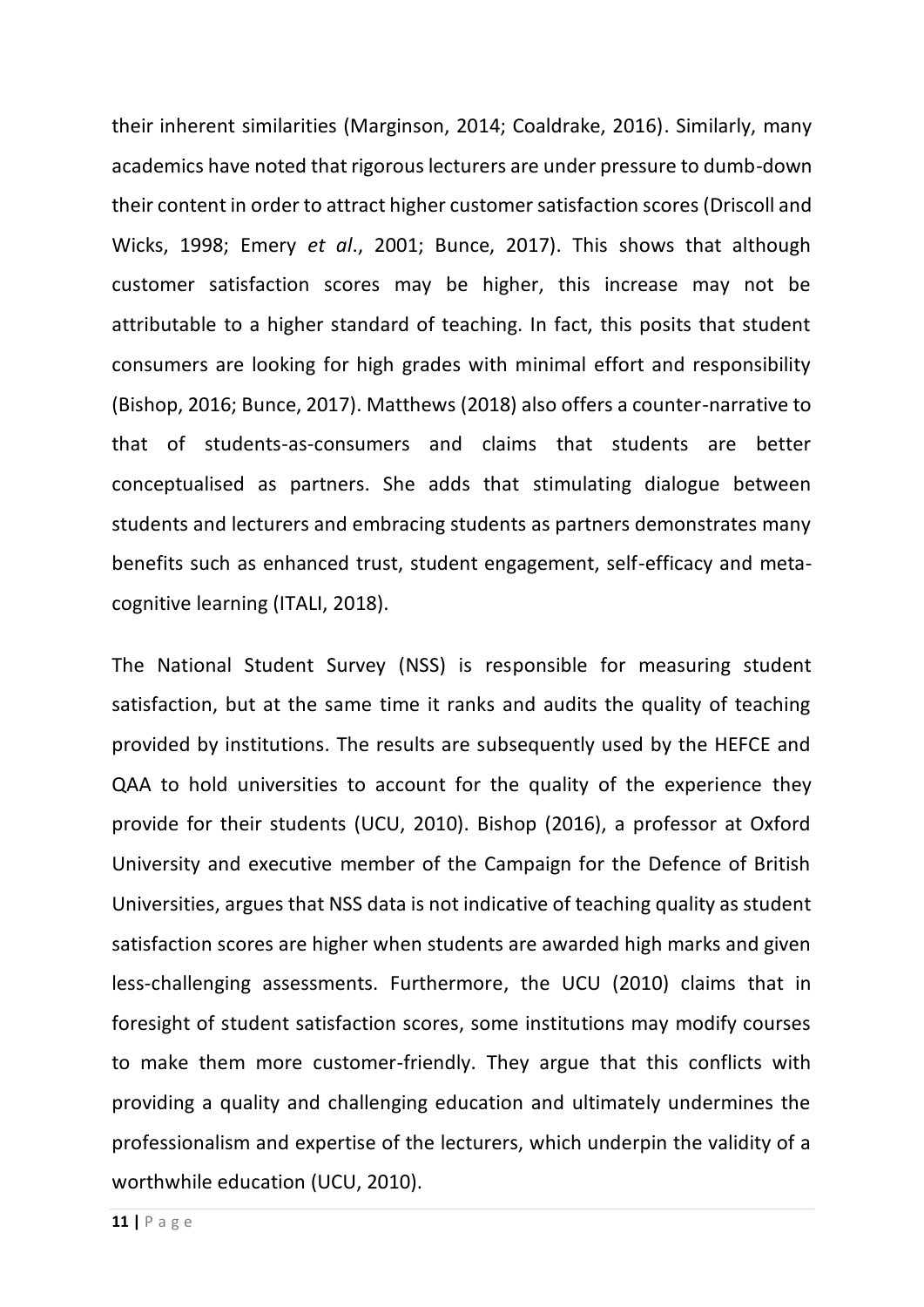Lomas (2007) conducted research into the perceptions of academic staff about student-consumerism. Although she did not specifically detail the effects of consumerism on teaching practices, she did research the disadvantages. Lomas interviewed six members of academic staff from different disciplines, three from a pre-1992 university and three from post-1992 institutions. She found that academics perceived a shift towards an entitlement culture in higher education (Morely, 2003) and that academic rigour has been substituted for spoonfeeding, as this ensures courses recruit well and bring in revenue. However, she found that the perceptions of academic staff differed depending on their discipline, which is also examined in this study. Some lecturers, such as those from nursing who are more care-orientated, were more positive when detailing the student-as-consumer approach. Lomas also found that newer universities are more customer-orientated than older, traditional universities. However, Lomas' (2007) data may lack generalisability due to the small sample size used in the study and as the tuition-fee increases came into force in 2012, a more contemporary study is needed.

# Complaints and a higher-level of entitlement

A notable characteristic of a consumer-oriented environment is the customer entitlement to complain should a product or service be defective or unfit for purpose. Concurrent to this, the Office of the Independent Adjudicator (OIA) has reported higher numbers of complaints from students (Lomas, 2007; Garner, 2009; OIA, 2017). The number of student complaints reported by the OIA reached its peak in 2014 at a total of 2,040, however the latest statistics for the year of 2017 shows that the total number of complaints has dropped to 1,635. This timeline is consistent with the tuition fee increases in England and Wales. Adams (2018) claims that student complaints in the year of 2017 rose 8% from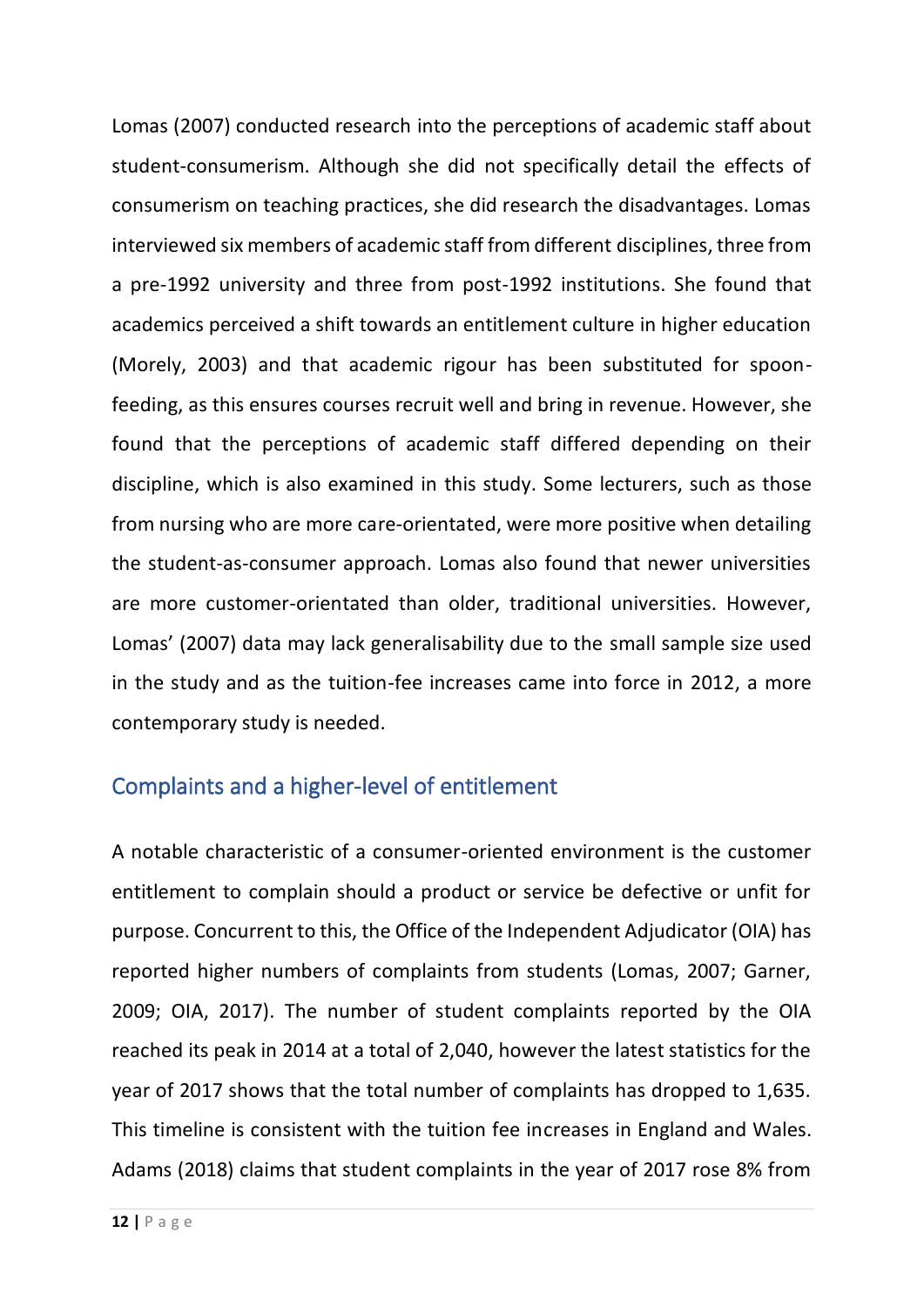the previous year and more than £650,000 was paid out to unsatisfied students. Furthermore, it is reported that most complaints were about 'academic status' which refers to exam marks and degree results (OIA, 2017). This synthesises Bunce's (2017) claim that students view obtaining a degree as a financial transaction and something that can be bought, rather than something which is earned by the student. This also illustrates a shift in responsibility for student achievement, from the learner to the lecturer (Bunce, 2017) and points towards a culture of entitlement (Morely, 2003).

Furedi (2015) claims that the complaints culture has created a defensive approach to education, attempting to reduce disputes and litigation with students. Further to this, he claims that courses are being made more customerfriendly rather than being academically rigorous. Furedi (2015) concludes that as a result of marketisation, the customer is always right ethos has permeated universities. He claims that this assimilates that students know how they want to be taught and therefore academics are reduced to service providers rather than autonomous experts. This consequently discourages academics to use the expertise that they have been appointed for and lessens the value of their expert judgement when providing feedback and discussing disputed grades (ibid). However, Furedi (2015) takes a philosophical approach and bases his assumptions on previous sociological research and theory, rather than empirical data.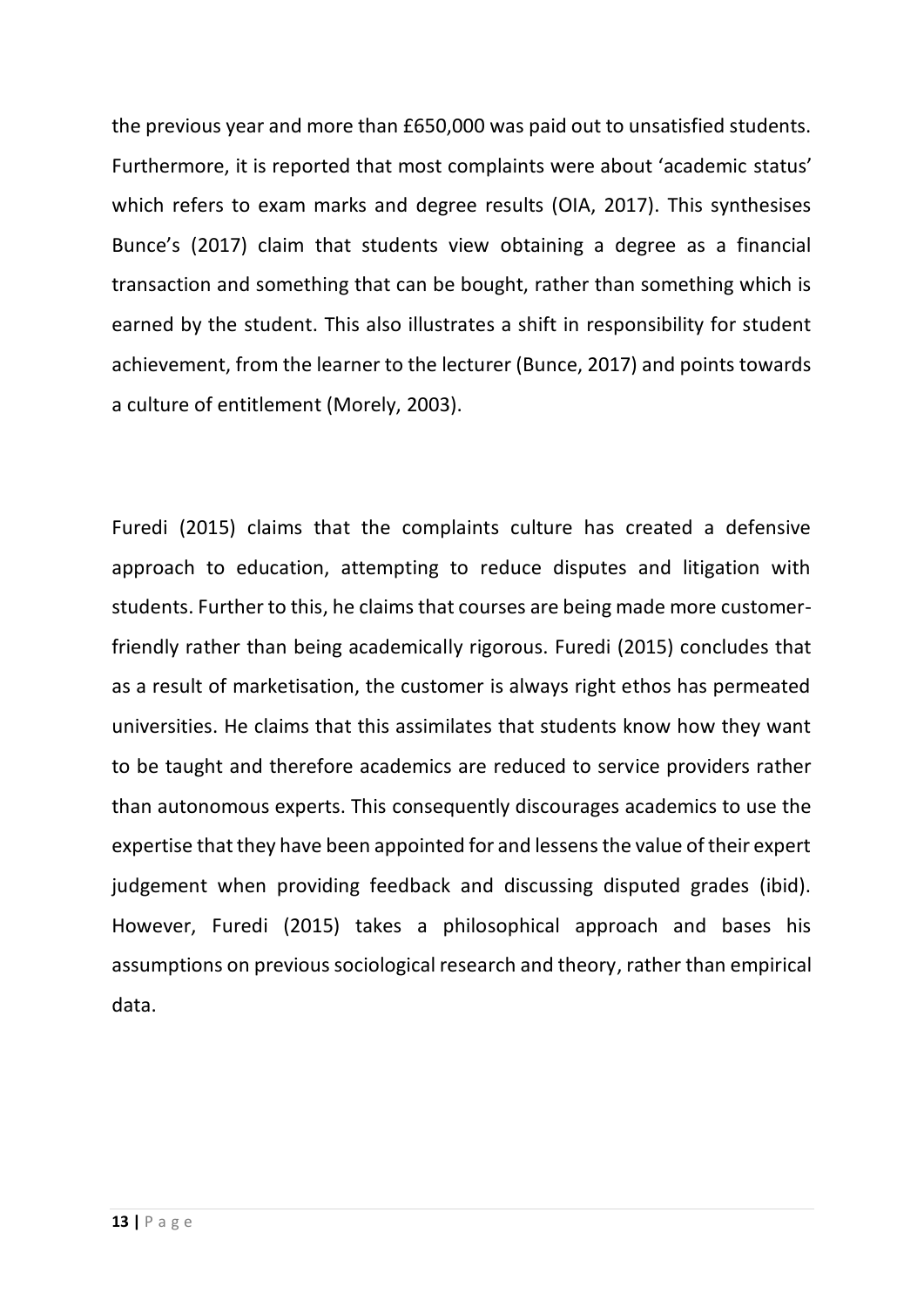#### Part III: Method

A review of the literature identified a gap in existing research, as ample evidence on the need for an academic-staff focused approach was discovered (Lomas, 2007; Saunders, 2014; Bunce 2017; Matthews, 2018). Much research has been student-focused, whereas this research proposes to provide an alternative perspective. This area of exploration seeks to discover the effects of studentconsumerism on discipline-specific teaching practices from the perspective of academic staff. The research opted to collect empirical data due to the little academic discourse available on the effects of the student-consumer mind-set from the perspective of academic staff. To address this gap, I adopted a case study research design which examined the student-consumer concept and its effects on teaching and associated practices in a post-1992 institution. A post-1992 university was chosen as part of this study due to newer institutions reportedly presenting a higher level of student-consumerism (Lomas, 2007; Molesworth *et al*., 2010; Jabbar *et al.* 2018). Although some may express concerns about the generalisability of examining a single study in one institution, it may be counter-argued that if a case study is similar to others of its type then generalisability can be achieved (Denscombe, 1998). Moreover, greater importance is attributed to the relatability of a study (Bassey, 1998). However, it is important to note that this study does not seek to make broad generalisations.

Within the case study, I conducted eight in-depth interviews with academic members of staff split evenly across two different departments; education and law. Academic staff were selected from two pre-determined disciplines, law and education. These disciplines were chosen due to the researcher studying education and working within law, therefore data sources were easily accessible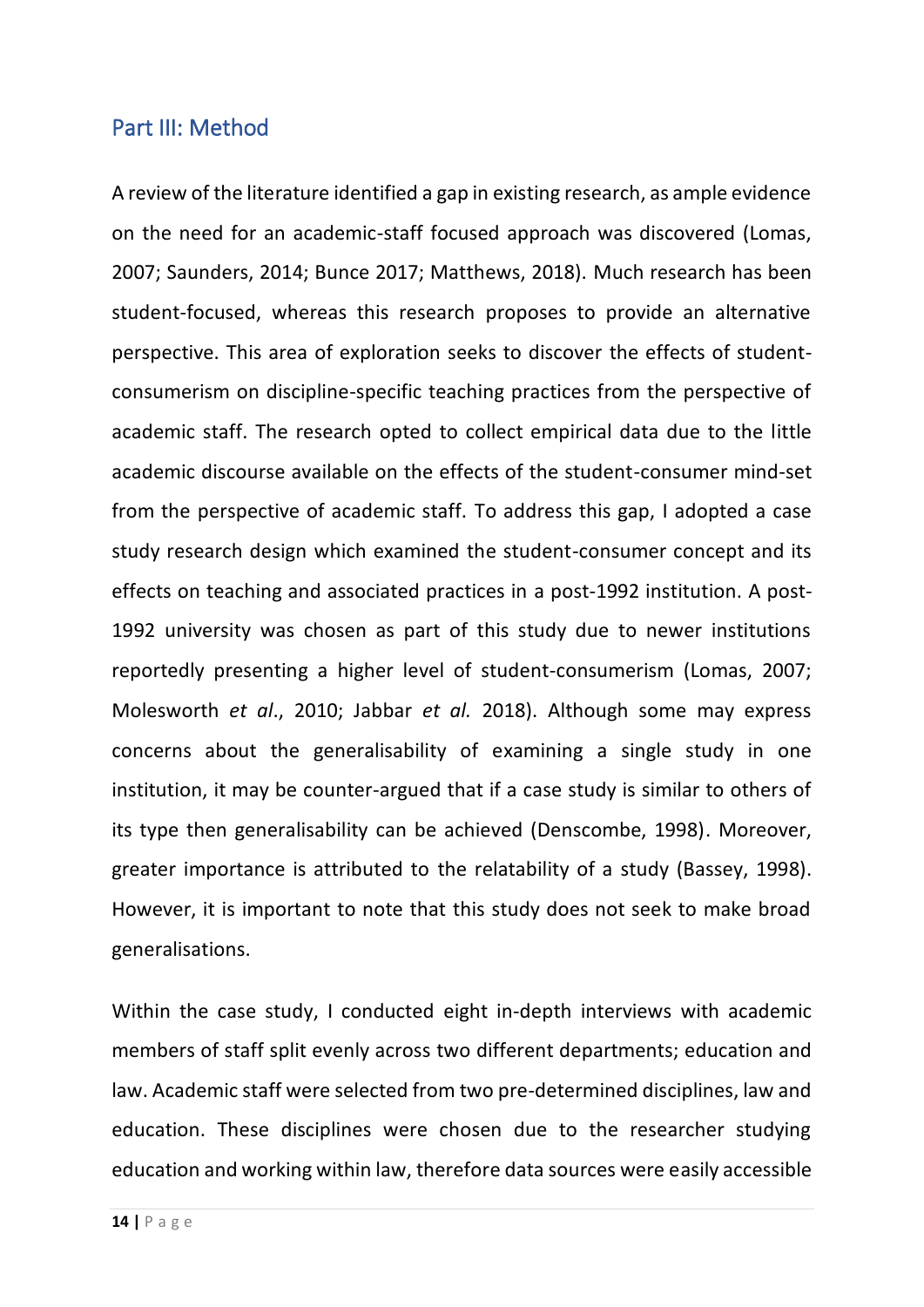within the time constraints of this research. The research was conducted in partial fulfilment of the researcher's master's degree in education and as such, the project was time-constrained to a period of approximately three months. Therefore, as it was not possible to interview participants from each discipline due to time constraints and accessibility issues, law and education were selected as they are at opposite ends of the spectrum in terms of graduate salary. It has been reported that the study of law offers the best graduate pay progression, whereas education offers less than half of the scope of pay progression than that of law (Telegraph, 2018). Therefore, it was the researcher's aim to balance any potential intrinsic bias stemming from the earning potential of field-specific graduate salaries.

A convenience sampling technique was adopted to target the academic interview participants in the first instance. Convenience sampling is where the researcher draws information from a group or subpopulation that is easily accessible, geographically proximate, available and willing to volunteer (Kemper *et al.,* 2003; Etikan *et al.*, 2016). Therefore, it is a popular purposive strategy adopted by academics (Kemper et al., 2003). Although, it is not without its limitations, as some academics claim that it is likely to be biased (Miles and Huberman, 1994) as it is a form of non-probability sampling. Furthermore, a snowballing approach, using informants to identify potential participants to include in the study (Kemper et al., 2003), was also used to access potential participants. This approach was fulfilled through the distribution of an open invitation through email, which was circulated only to staff who teach in the departments of education and law. The invitation to participate was then further dispersed by professional acquaintances and those within the researcher's network. The potential participants then self-selected themselves to take part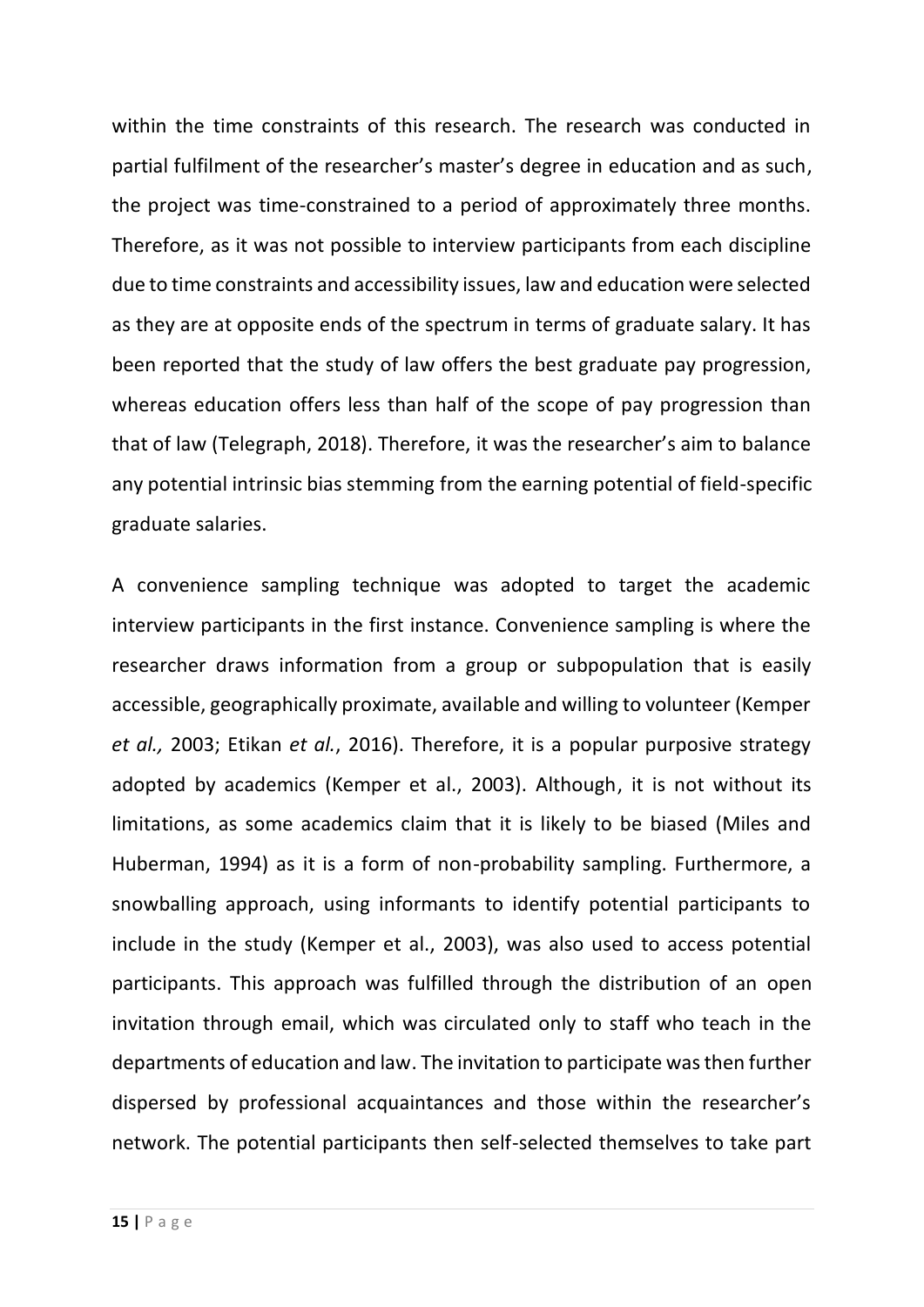in the interviews. This again attracted interview participants via a process of selfselection.

The relatively small sample size enabled the researcher more time to drill deeper into the academics' personal thoughts, feelings and experiences and to draw out the effects that the concept of students as consumers had on their academic practices. The interview questions were semi-structured in order to provide clear guidance on the area to be discussed, but open so as not to limit the interviewee should they wish to expand on their response. Open questions were also used in order to elicit descriptive and meaningful narratives about lived experiences (such as '*tell me your thoughts on the concept that students are consumers of their university education?'*). The interviews covered a range of themes within the ambit of the effects of student consumerism on how the academic delivers their teaching and learning. Examples of areas covered during questioning are; how consumerism has affected teaching practices, classroom management strategies, interaction with students, the provision of feedback, anxiety about student satisfaction scores and the quantification of value for money. The seniority of the role of each participant was not specified and a range of teaching-intensive roles were invited to participate, to provide breadth and depth across all roles and enrich the potential variation of data.

# Limitations of the Study

There are some notable limitations of the study that must be considered to inform further research into this area. The researcher acknowledges the difficulties associated with small sample sizes in achieving generalisability. Although some may express concerns about the generalisability of examining a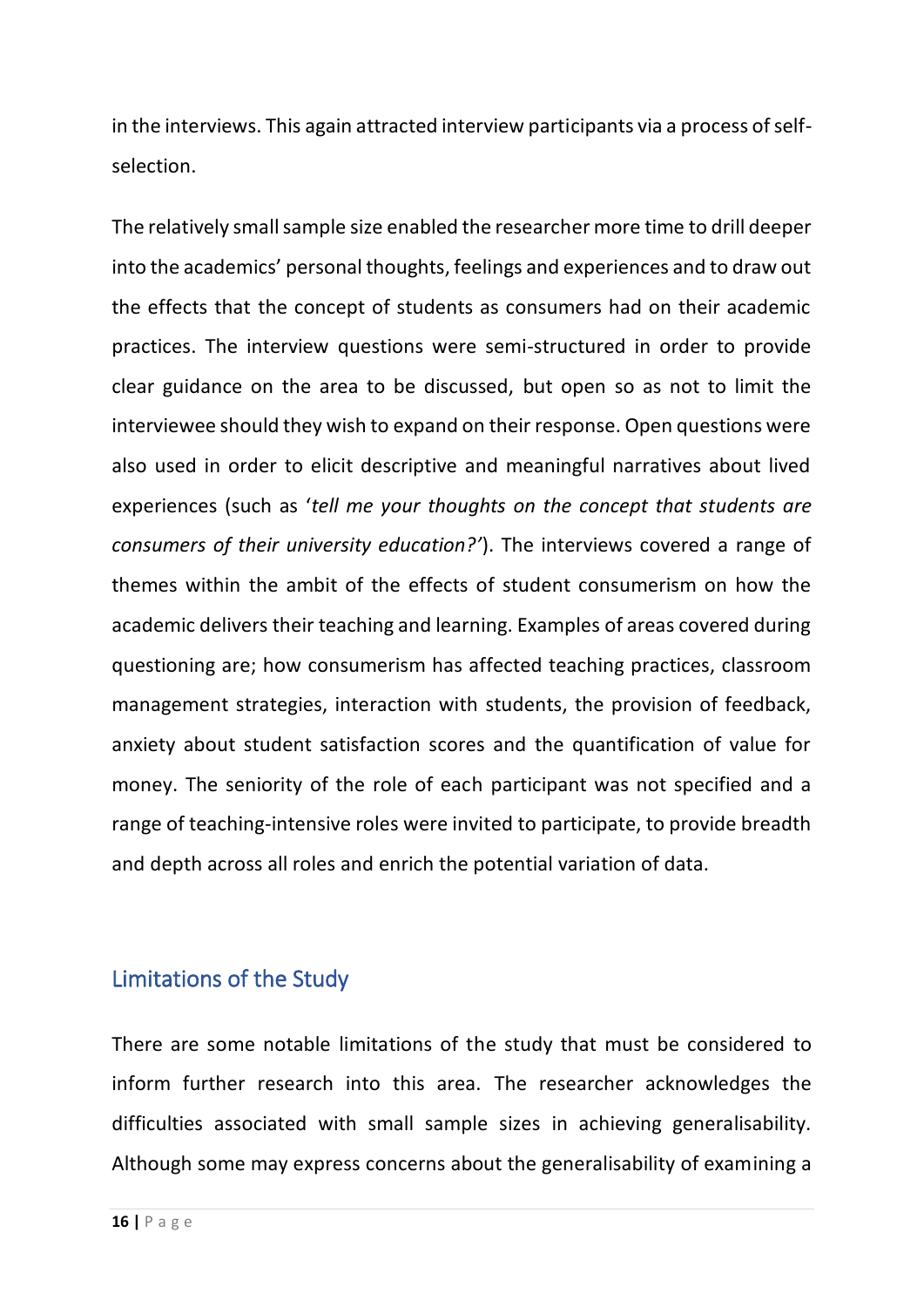single study in one institution, it may be counter-argued that if a case study is similar to others of its type then generalisability can be achieved (Denscombe, 1998). Moreover, greater importance is attributed to the relatability of a study (Bassey, 1998). However, it is important to note that this study does not seek to make broad generalisations.

#### Managing ethical issues

The British Educational Research Association (BERA) provides distinct ethical guidelines for conducting educational research (BERA, 2018) which the researcher adhered to throughout. Furthermore, ethical approval was sought from the researcher's institution. The researcher worked as an embedded researcher, meaning that the research was undertaken within the researcher's own place of work. Potential issues of privacy and power influence over the participants were considered, however the researcher used unobtrusive strategies of distribution to combat the effects of familiarity. Such strategies were to distribute interview invitations via email and social media channels, rather than face-to-face. Cohen *et al.,* (2017) claim that boundaries must be maintained within instances of embedded interpretive research, however they acknowledge that problems of influence and other associated humanistic problems may be inescapable. In fact, some academics argue that there are benefits associated with being an embedded researcher, such being immersed in the host organisation (Lewis and Russell, 2011; Marshall et al., 2014). This arguably enhances understanding of the pressures faced by the organisation and helps to tailor recommendations accordingly (Marshall et al., 2014; McGinty and Salokangas, 2014).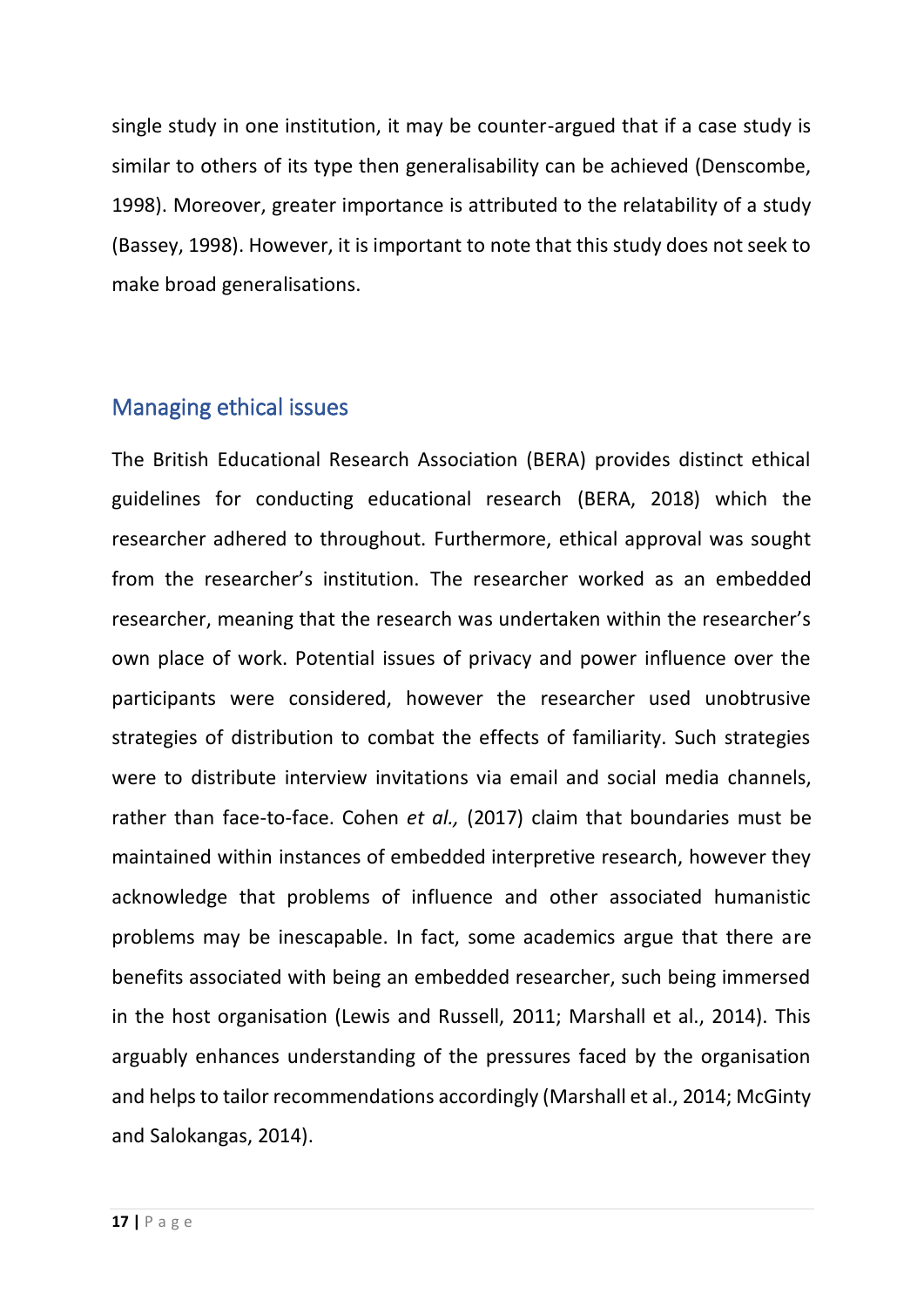Informed consent was obtained through the creation and distribution of a participant information sheet and a consent form. The information sheet provided detailed information about what data would be collected, the purpose of the research and how the data would be used. The consent form was distributed to each participant, together with the initial interview invitation which was signed immediately prior to commencement of the interview.

The interviews were recorded using a voice-recording and transcription software application on the researcher's mobile device called Otter. This enabled the researcher to more efficiently transcribe the qualitative data and to identify codes more easily. All transcripts were downloaded onto the researcher's computer within twenty-four hours of recording and were inputted into a password-encrypted folder. The transcripts were then anonymised, and any personal information remained confidential throughout. Although, complete confidentiality could not be maintained in the name of research, as there is a duty on the researcher to present the findings (Wiles et al., 2006). However, in research terms confidentiality is often referred to as privacy (Oliver, 2003; Gregory, 2003) and anonymisation of data. Moreover, the researcher endeavoured to ensure that, so far as possible, the participants were anonymised and unidentifiable in the final report.

#### Approach to Data Analysis

The researcher adopted a general inductive approach to analysing the qualitative data, which is common among qualitative researchers (Dey, 1993; Bryman and Burgess, 1994; Thomas, 2006). Therefore, the researcher immersed herself in the data to allow themes to emerge of their own accord (Kondracki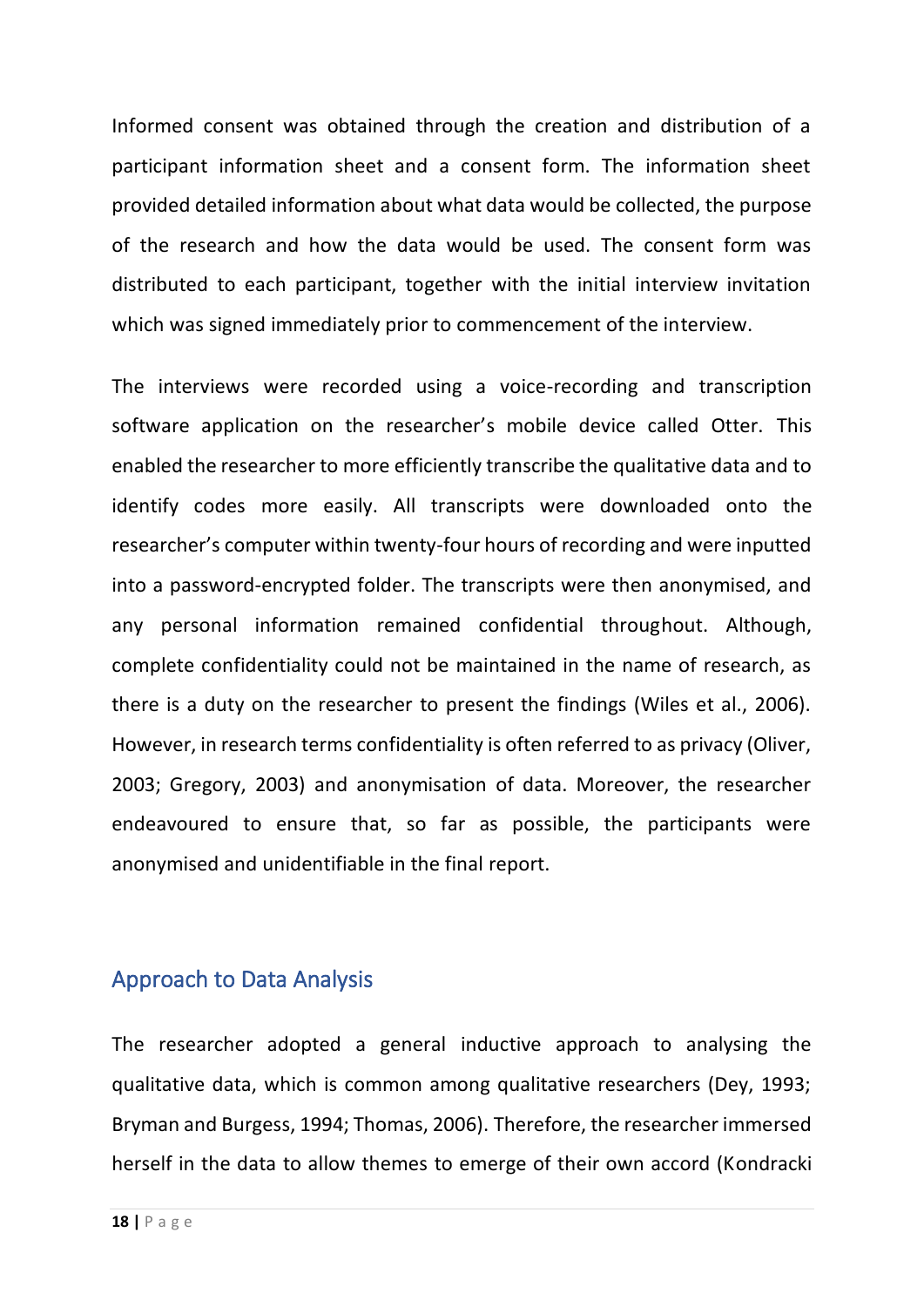and Wellman, 2002), also described as inductive category development (Mayring, 2000). Further to this, a manual coding technique was used to analyse the qualitative data. However, the Otter software helped with the coding process initially, as it extracted frequently used words and phrases from the data and created tag-lines.

#### Part IV: Discussion

This section presents the data extrapolated from the qualitative interviews with academic staff members and provides a discussion of these findings in connection with the existing literature and the gaps therein. It does this by key theme, these are; tuition fee increases as creators of consumerism, consumerism as a catalyst for change, value for money, a culture of appeasement and a defensive approach to education. The five key themes selected and discussed below were the most prevalent and important themes to arise from the data in relation to the research question identified. Other themes did emerge but lie outside of the scope of this paper. The discussion provides direct quotations from the interviews as evidence of the qualitative analysis conducted. The researcher notes that many of themes highlighted do not operate in isolation, therefore some data is discussed in reference to more than one theme.

#### Tuition Fees Increases as Creators of Consumerism

One of the key themes to emerge from the qualitative data was that the introduction and subsequent increases in student tuition fees led to the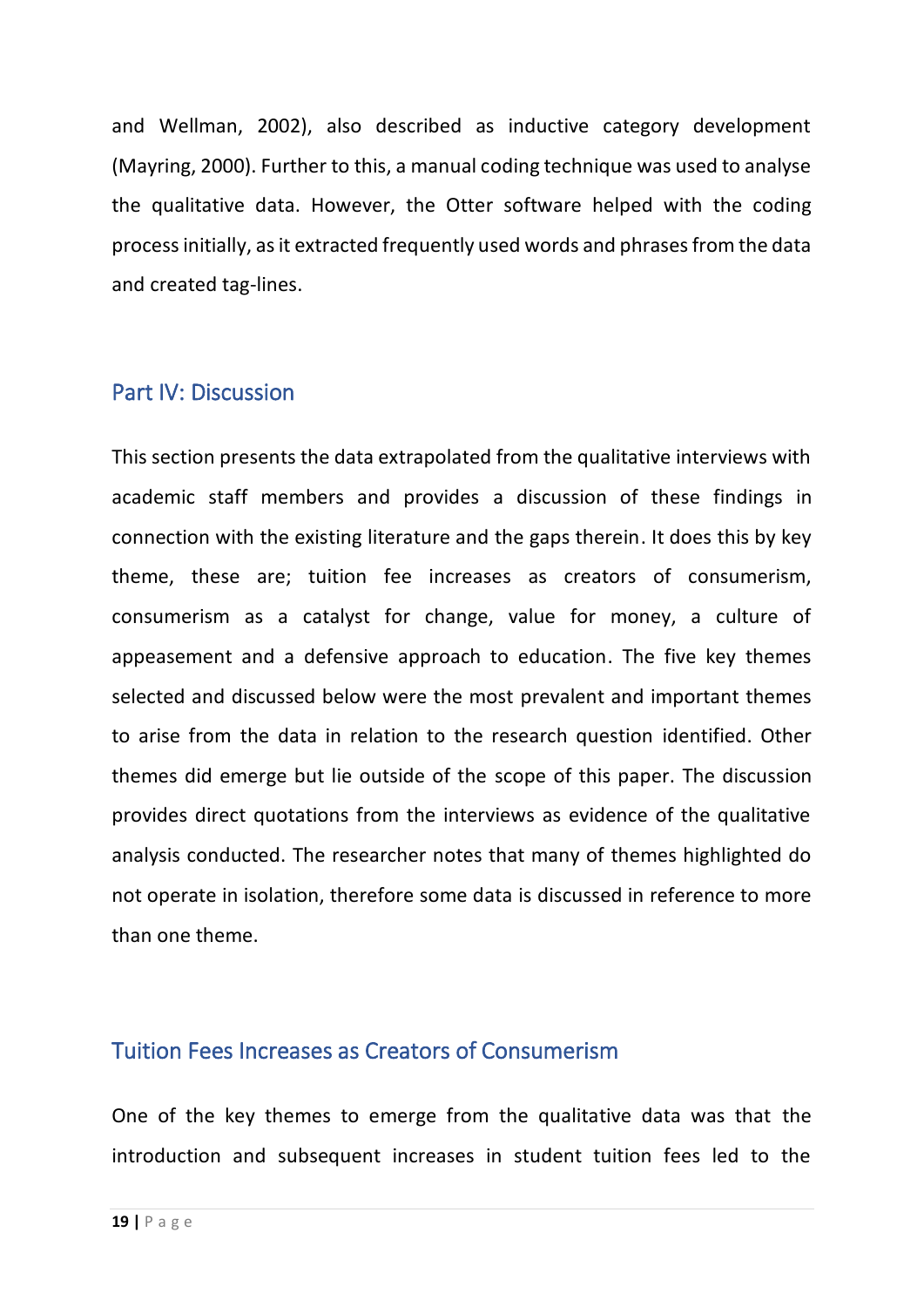consumerist nature of higher education. This argument was articulated by all participants and there was consensus among academics from education and law in this respect. Example responses are listed below.

*Interviewee 2: "It does go straight back to just major sort of fees. Even if you're very careful of your money, you're going to be 27,000 in debt from day one."*

*Interviewee 8: "There is an emerging ethos amongst students that they see themselves as consumers, evidenced by some of the comments that we get like oh, but I pay £9000 a year for this…"*

There was an apparent consensus among the respondents that the rise of the student-consumer mind-set was largely associated with tuition fee increases. Some of the respondents also stated that their students had commented on the fact that they are paying nine-thousand pounds a year. This imposes greater accountability on academics to deliver a service that matches the students' financial contribution, reinforcing the views of Bunce (2017). Interviewee five claimed that treating students as consumers is dangerous and that it encourages surface learning, rather than a deeper engagement and a love of learning itself.

The participants confirmed the general views of Molesworth *et al*. (2011), agreeing that the student-as-consumer concept has been embraced on a foundation of marketisation. Specifically, they unanimously attributed the rise in consumerism to the rise in student-funded tuition fees, confirming the views of Farrell and Tapper (1992) Brown and Carasso (2013), McGettigan (2013) and Palfraymen and Tapper (2014; 2016). Some participants had also experienced similar complaints to those identified by Bunce (2017), implying that paying nine-thousand pounds a year justified a higher standard of service. This suggests that students seek greater value for money from their university in return for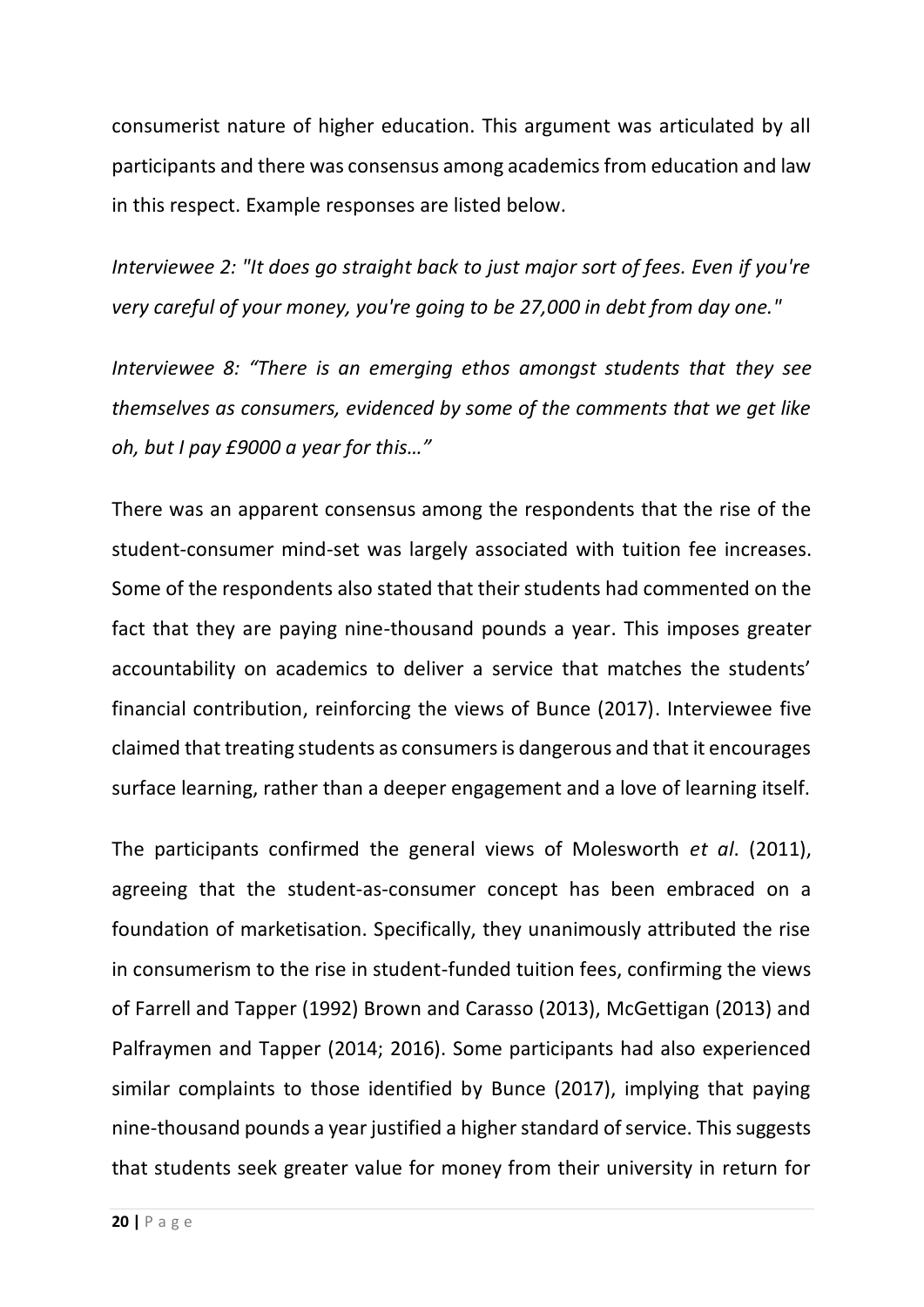their substantial contribution, as would be expected in the private sector (Woodall *et al.,* 2014).

#### Consumerism as a Catalyst for Change

This theme arose as a result of the participants being asked how and to what extent their job roles and teaching practices had been affected by the studentconsumer mindset.

*Interviewee 4: "I don't think it's changed how I teach, deliver or respond to students."*

*Interviewee 5: "I've been sort of pressured maybe to give them what they want, as opposed to maybe what we think will be more useful for them."*

The qualitative data on consumerism as a catalyst for change varied across the departments significantly. Some interviewees stated that their job role had not changed at all due to the rise of consumerism. Whereas others alluded to a power shift from staff to student and a greater responsibility on the part of the lecturers to ensure that all content is taught, rather than students being taught how to be independent learners. It was often the interviewees from the education department who did not see a change in their job role, however all of those in law did. This may be due to the education academics being accustomed to adhering to regulatory bodies such as OFSTED, and therefore less autonomy in their role is common practice. Whereas the same regulations are not common practice within the law department.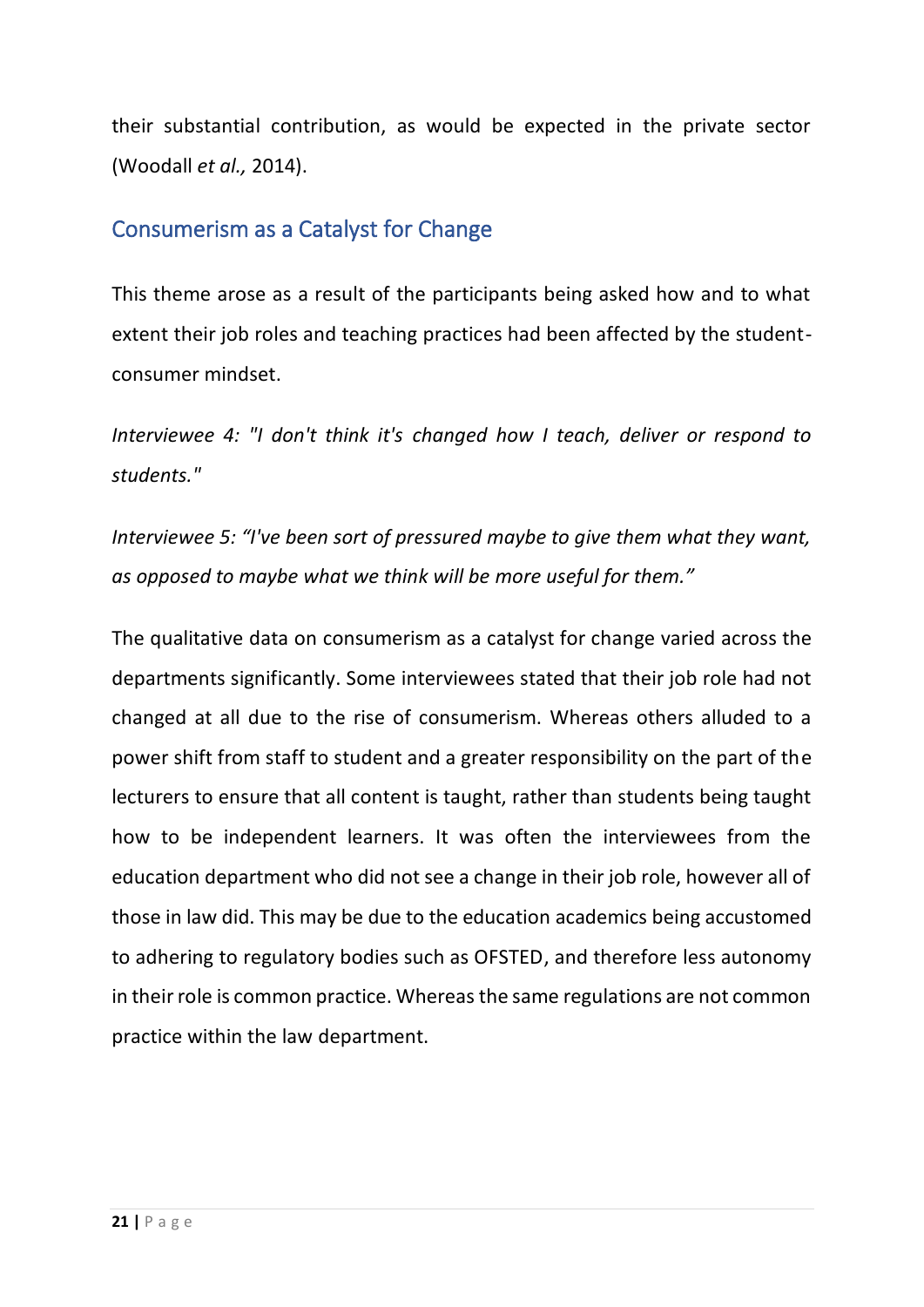All participants from the education department felt that their teaching practices had not been affected by student consumerism. The main reason given for this was that those in the education department often trained teachers and so their teaching practices had to emulate the standard expected of their students in their future careers.

*Interviewee 1: "I'm really passionate about what I teach and believe in good teaching, good research, etc. So, I would want to deliver quality whether they see themselves as a learner, consumer, or whatever."*

Interviewees from the education department often referred to consumeroriented teaching as good teaching. This contrasted the perspective of many in the law department who referred to consumer-oriented teaching practices negatively. However, interviewees across both sectors referred to having to become more defensive in their teaching strategies and more careful to ensure that the content meets the expectations. One law academic referred to the way in which teaching must meet the needs of a tutor-dependent student because of the rise of consumerism, and that it has affected independent study requirements.

The qualitative data on this theme illustrated a contrast between the views of those in the education department and those in law. The law lecturers' responses mirrored the claims of Brule (2004), Titus (2008) and Matthews (2018), that consumerism results in academics conducting their sessions in way that appeases students rather than pushing them out of their comfort zone. Furthermore, they agreed with the claims of Driscoll and Wicks (1998), Emery *et al.* (2001) and Bunce (2017) that academics are under-pressure to dumb-down content in order to appease their students, thus improving student satisfaction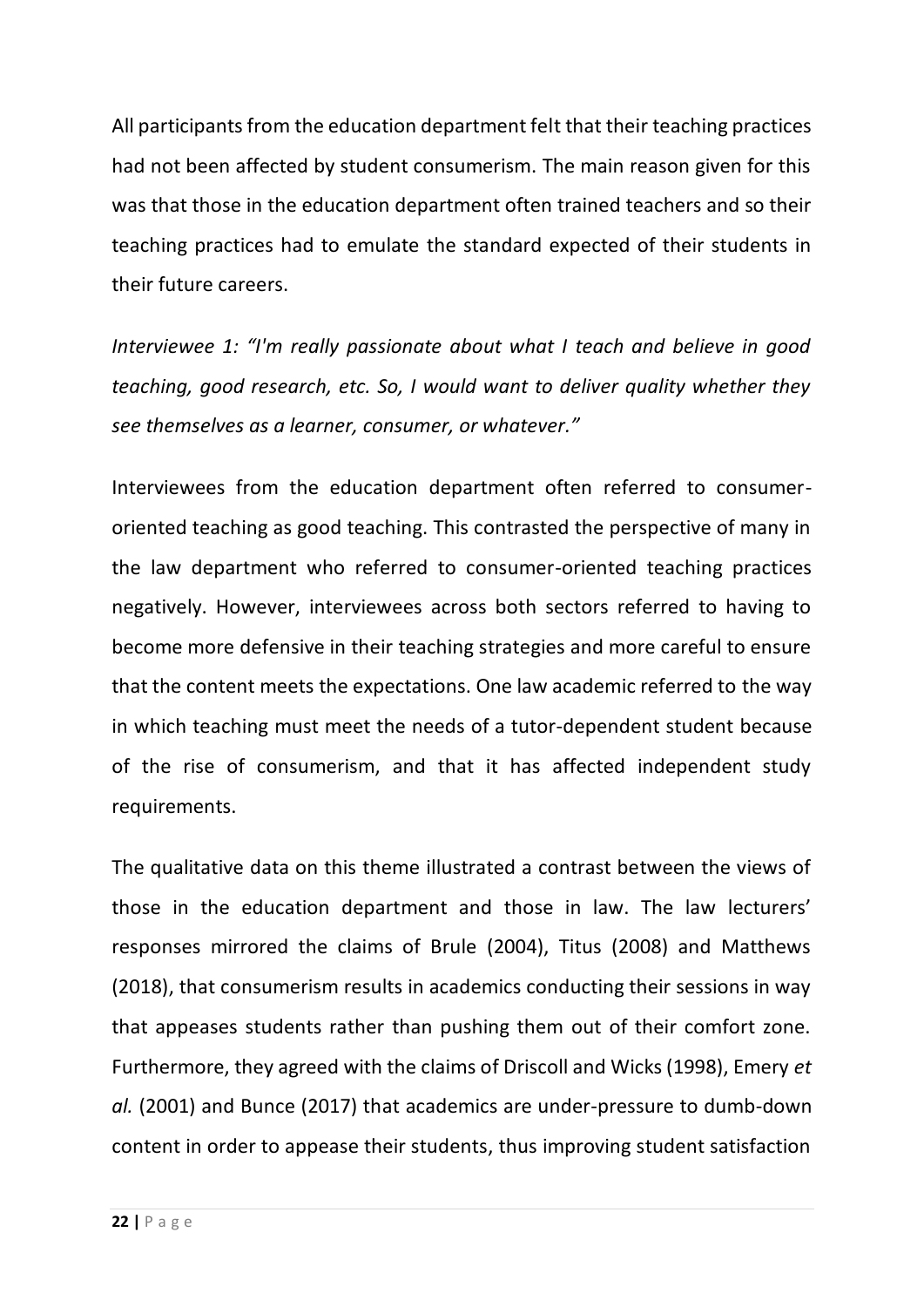scores. This would suggest that treating students as consumers is depleting the quality of higher education and ameliorating traditional educational values (Bunce, 2017). However, there does not appear to be a consensus among the different disciplines.

As the education lecturers associated consumer-driven teaching with highquality teaching, their remarks align with the views of Guilbault (2018) who acknowledges the value in student consumerism. Therefore, for some academics, consumerism may set a high-standard for teaching practices and be associated with good teaching. Although, the findings indicate that consumerdriven teaching methods may be suitable for some disciplines, but not for others.

# Value for Money

Value for money was a key theme to emerge from the interview data. There was considerable variation within the data about value for money, which suggests that it is largely subjective. However, for the most part, the interviewees claimed that value for money is represented by quality, innovative and engaging teaching and learning.

*Interviewee 3: "They need to have decent quality teaching. Maybe it is those staff that do go above and beyond a little bit."*

*Interviewee 6: "Academics who are very teaching focused and use digital technology, provide lots of feedback and engaging workshops."*

This representation seems to match how students quantify value for money, reiterating the claims of Coughlan (2017) that teaching quality is a factor which influences whether students believe they are receiving value for money or not.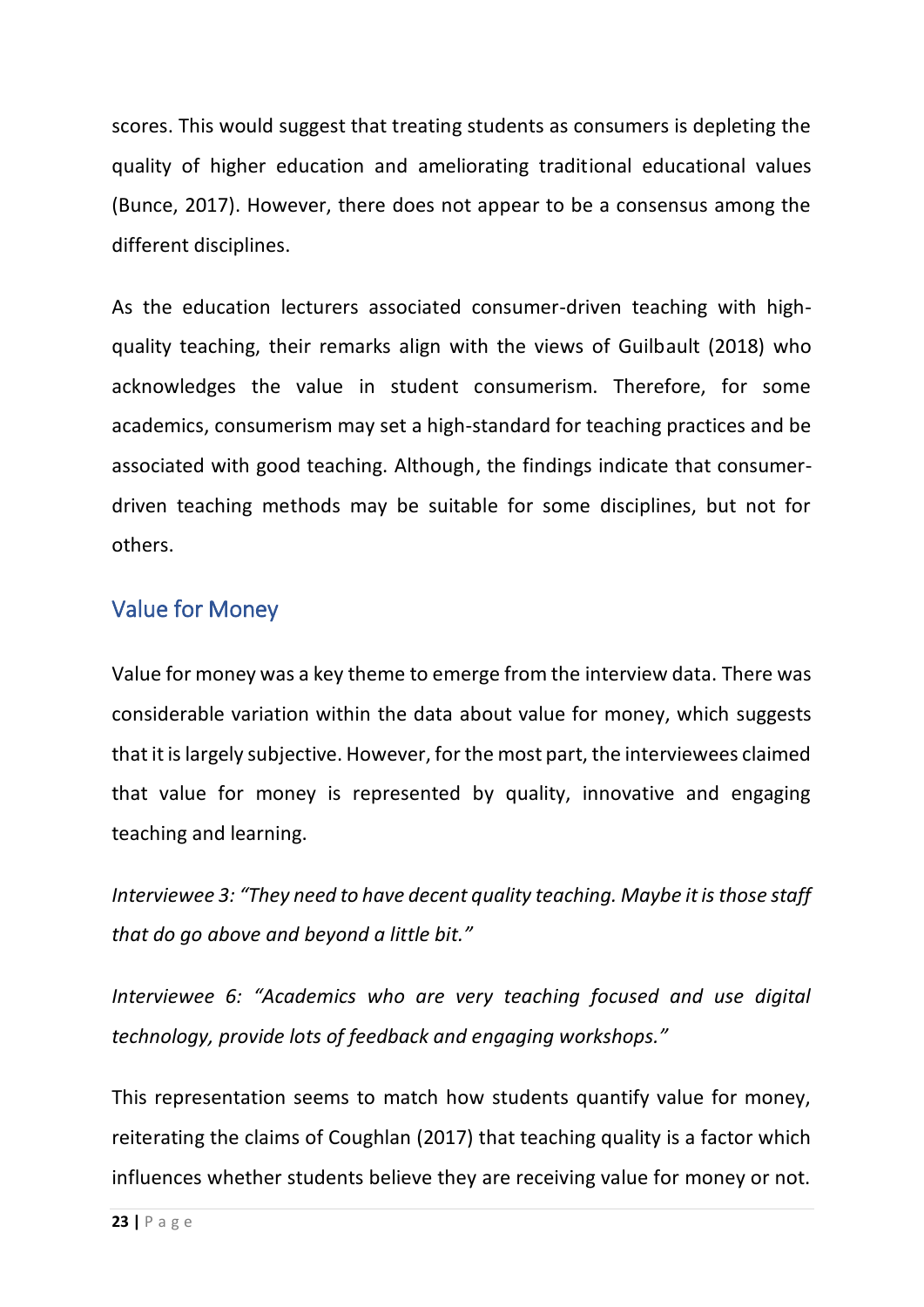However, the researcher acknowledges that what consists of quality teaching may be constructed differently, depending on perception.

Caplan's (2018) association between value for money and the attainment of desirable employment was also validated in the interview data, as one interviewee claimed value for money lies within graduate employability. Interestingly, one interviewee claimed that students achieving value for money is dependent on whether they achieve a good degree. This maps to Bunce's (2017) hypothesis that students seek to obtain a degree and a high classification of degree, rather than becoming cultured, independent, critically thinking subject experts. Even though, the acquirement of such skills would be much more valuable to future employees than grade classification. Moreover, Bevan's (2018) view that league tables are ineffective indicators of value for money is confirmed within this study, as none of the staff participants associated league tables with value for money. However, students may value league table positions more so than academic staff.

Heightened pressure to be available for students more often, face-to-face and via email was also commonly noted throughout the interviews. This included responding to queries outside of office hours and when on annual leave.

*Interviewee 5: "I probably won't be the only lecture that feels that you have to be there for your students all of the time, there are pressures to respond immediately to make sure that the student is seen as soon as possible."*

This relates to the debate regarding value for money, as it is increasingly an element which students expect more from in consideration of their financial investment (Money *et al*., 2018). Student-tutor contact hours are an important part of a student's university education. However, the increasing expectation to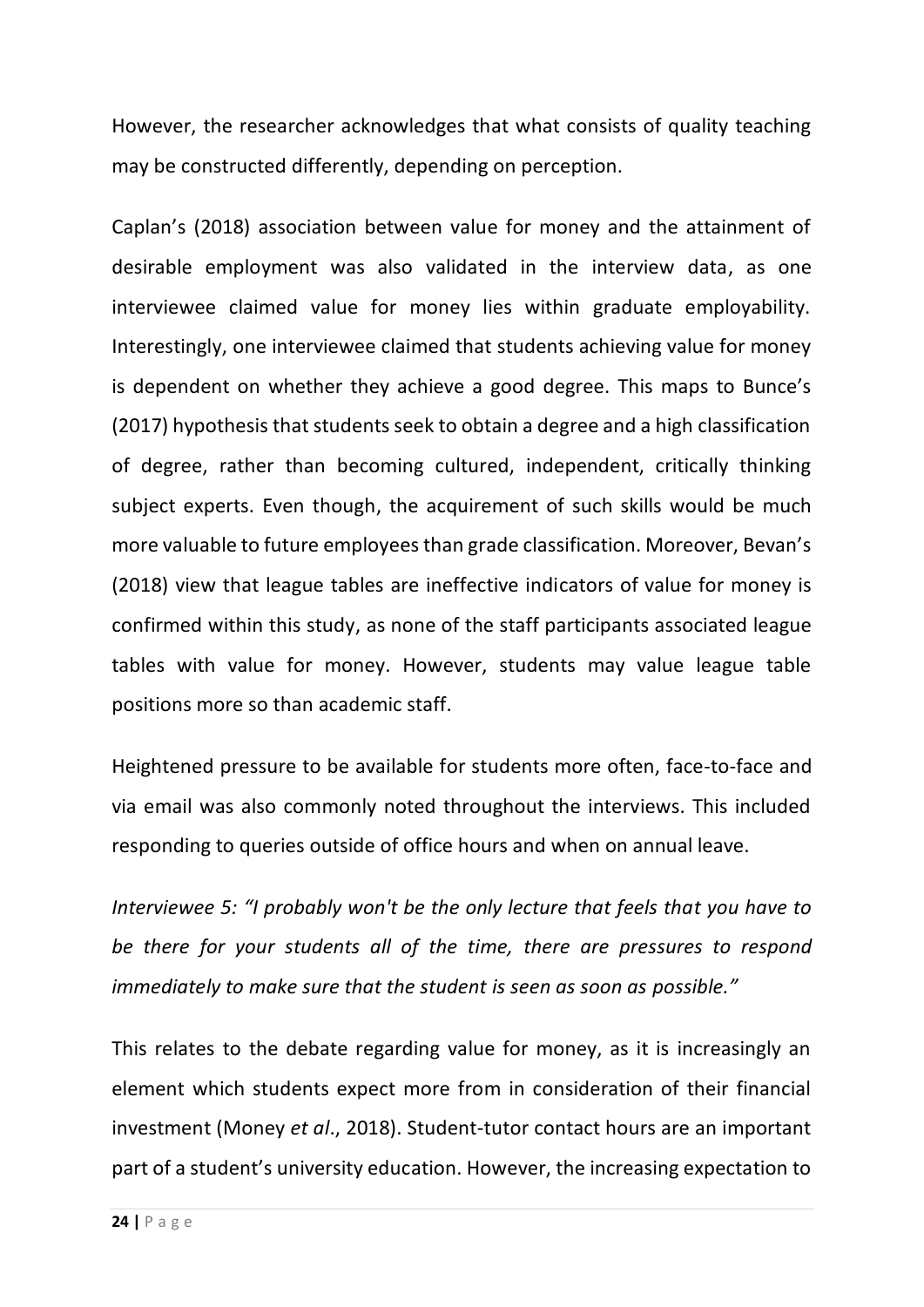dedicate more time, and time which is outside of office hours, may dilute time dedicated to other activity. For example, academics need to have time to develop research and are entitled to their own personal free time outside of office hours, just as much as any other profession.

Overall, the data suggest that value for money for students in a higher education context is difficult to pinpoint as it is largely subjective. However, a collection of themes has been associated with optimising value for money. Such areas are quality and innovative teaching, effective use of resources, an emphasis on graduate employability, detailed feedback, sufficient student-tutor contact hours, taking into consideration the needs of both staff and students, and obtaining a good degree. Therefore, a holistic approach to providing value for money is suggested.

# A Culture of Appeasement

Commonly noted throughout the interviews with academics was the notion that traditional academic values had been ameliorated in favour of student appeasement. However, this view was more widely held by academics in the discipline of law than in education. A key argument was that student satisfaction scores had a role in creating the shift to a consumer-oriented teaching approach.

All the interviewees agreed that they take student satisfaction scores into account and most participants detailed this as a positive aspect, which largely contradicts the literature discussed (UCU, 2010; Furedi, 2015). Although interviewee eight, a law academic, commented that emphasis is put onto making content more fun and appealing rather than intellectually challenging, to optimise student satisfaction scores. Interviewee four from the education department noted that student satisfaction was certainly something that was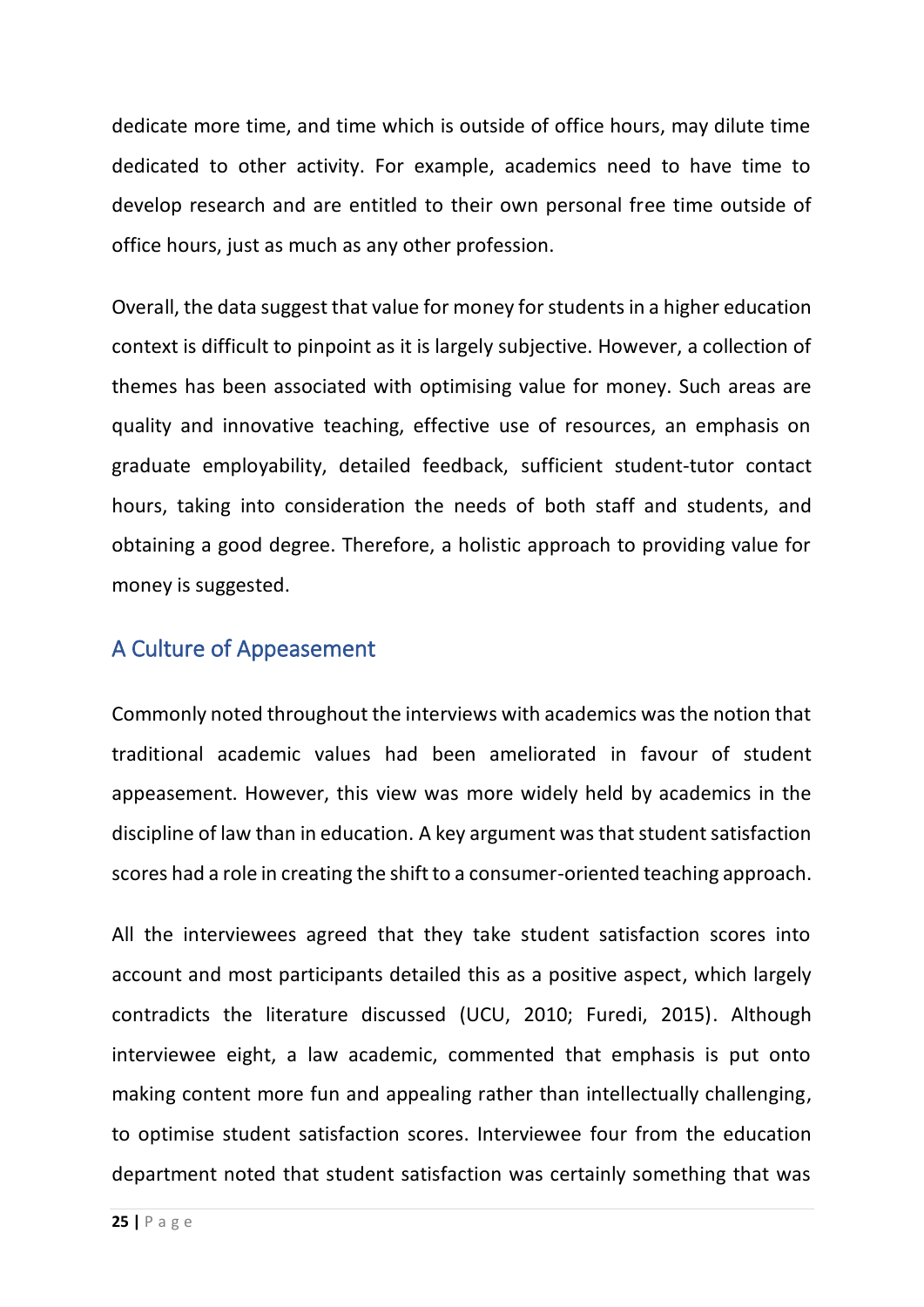considered, however that it is not about the scores but producing outstanding future teachers.

The issue of substituting academic rigour in favour of a student-centred approach, which produces higher student satisfaction scores, is well documented in the literature by the UCU (2010). They claim that modifying modules to become more customer-friendly is common practice in todays commercialised higher education market. This may undermine lecturers' professionalism and expertise which is at the heart of a worthwhile education (UCU, 2010). The empirical research substantiated the view that treating students as consumers does not encourage deep engagement with the subject and a love of learning (Molesworth *et al.,* 2009; Williams, 2010; Woodall *et al.,* 2014). In fact it is promoting a culture where students simply seek to obtain a degree, rather than becoming lifelong learners or subject experts (ibid). Interviewee five commented that this is not in the best interests of the students, which links to Nguyen and Rosetti's (2013) claim that there is an ideological gap when students are considered consumers. This suggests that there is distinction between what a student wants and what is in their best interests according to the academic. However, there appears to be less need for change in the education department.

Across both disciplines, but more so in the law department, studentconsumerism is seemingly limiting academic discretion and judgement, in favour of student appeasement and retention. This raises questions about the autonomy of academics and may undermine the value of their professionalism, as well as impacting the quality of their teaching. However, although it is not made clear in the literature, it is possible that academically rigorous activities can also be made fun and engaging. The findings show that the university needs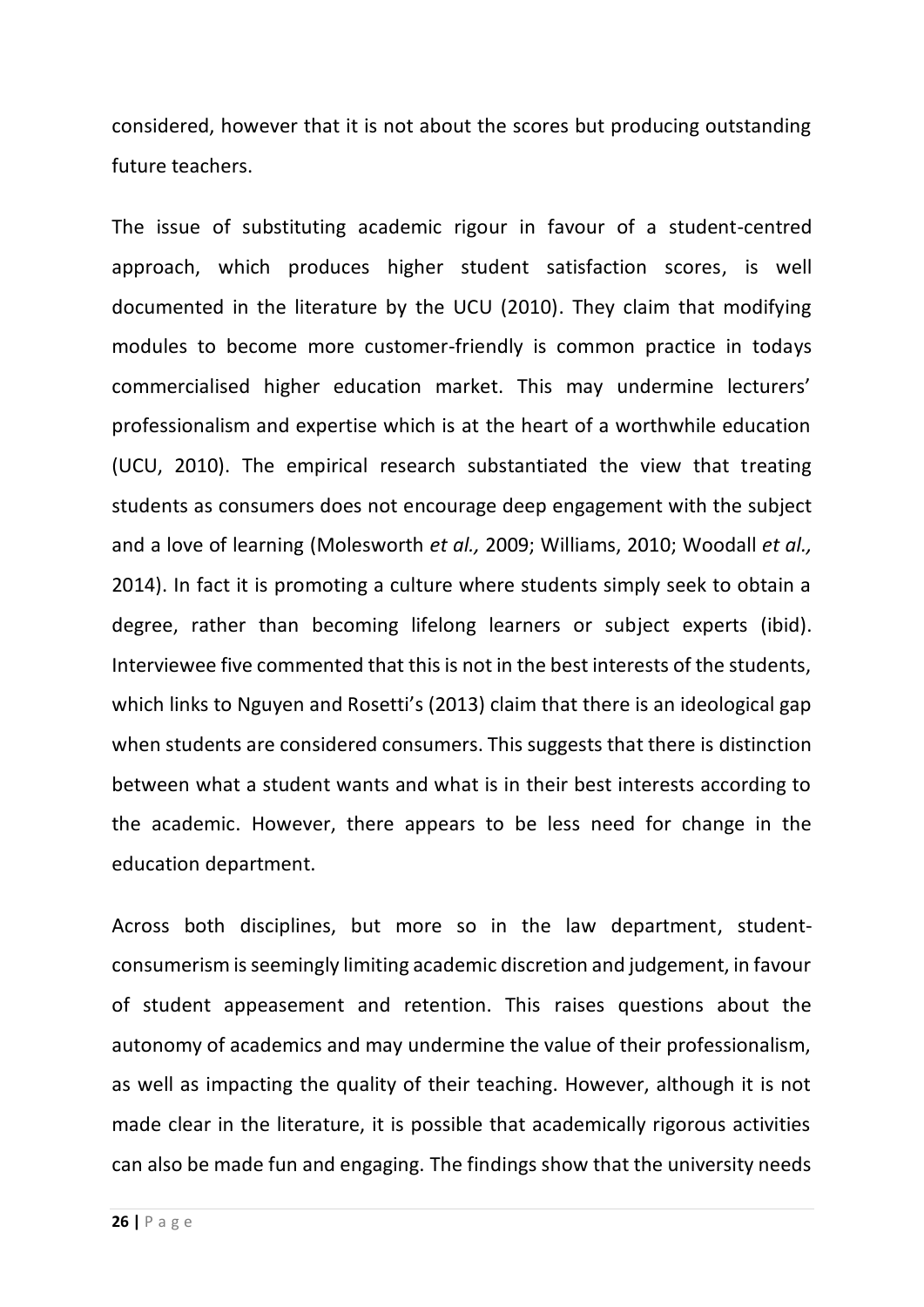to find a happy balance between providing a quality service to the student consumer, whilst still encouraging a culture of lifelong learning, critical thinking and deeper engagement with the subject.

# A Defensive Approach to Education

The use of defence strategies was a recurring theme within the interview data, and a key consideration when the participants were asked about changes to their classroom management strategies as a result of the student-as-consumer mindset. This maps to Furedi's (2015) claim that the complaints culture has created a defensive approach to education, attempting to reduce disputes and litigation with students. One interviewee from law insisted that students are not disciplined in the correct manner and are treated with a light touch because of consumerism. The interviewee also alluded to an air of trepidation when disciplining students, to retain their financial investment.

*Interviewee 6: "Extreme behaviour is not so much accepted, but students expressing this behaviour are not shown the door and are managed and coaxed into compliance to keep and retain the £9000 a year."*

This echoes Bunce's (2017) claim that educational values are deteriorating in favour of retaining students' financial investment. However, the researcher notes that this was an isolated opinion within the sample.

One education academic deemed defence strategies necessary, in terms of having an audit trail, should complaints arise. A defensive approach was also detailed by another interviewee from the law department, who opined that previous student satisfaction scores have prompted planning to minimise the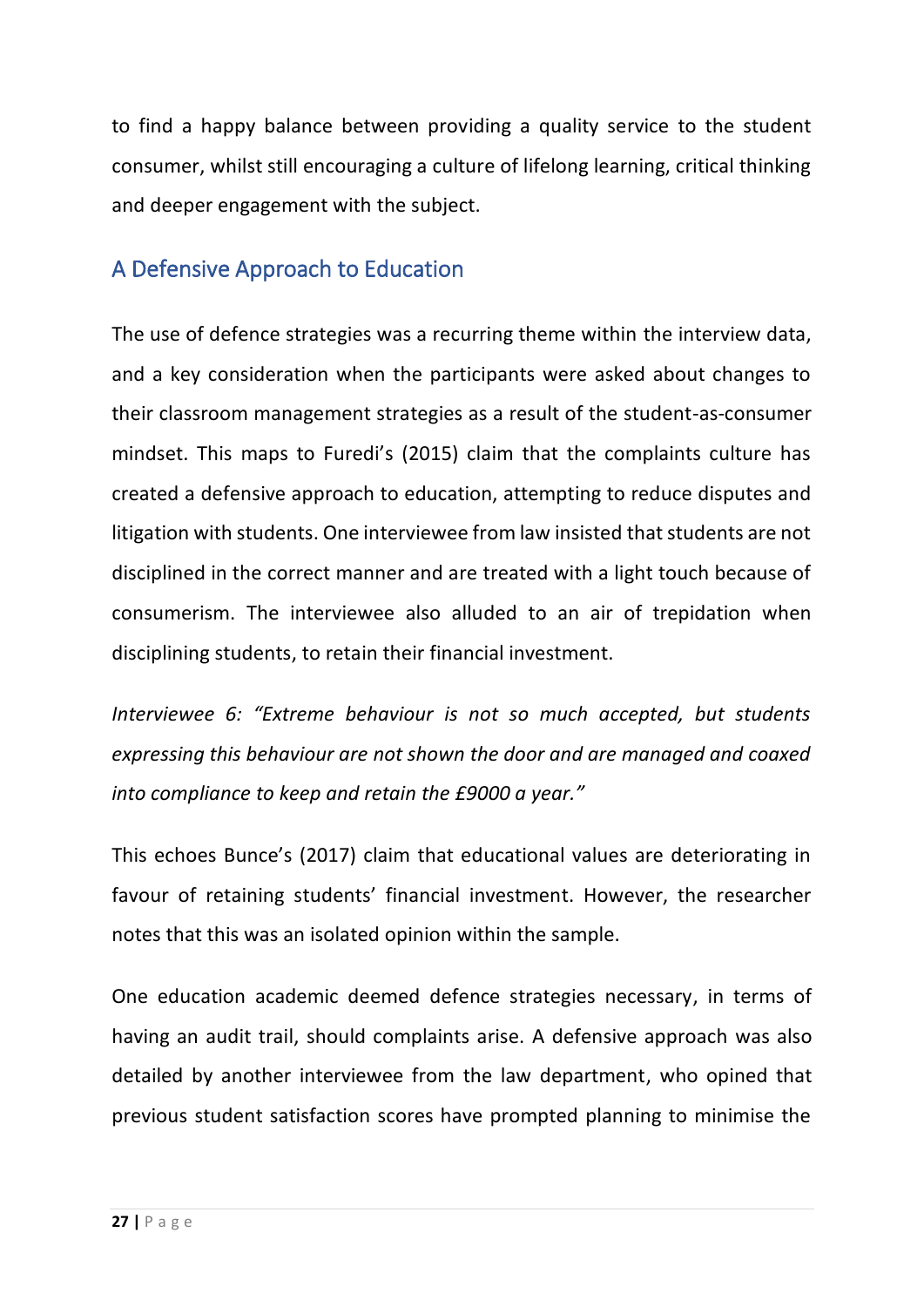potential for complaints. Therefore, this is a common theme across both departments and does not seem to be isolated to the discipline of law.

*Interviewee 7: "I've done things slightly differently this year, in terms of trying to ensure that there is minimum potential for a complaint to be made."*

Student satisfaction scores were noted as a key catalyst of the defensive approach, by those who experienced this shift in approach. All interviewees agreed that they take student satisfaction scores into account and most participants detailed this as a positive aspect, which largely contradicts the literature discussed (UCU, 2010; Furedi, 2015; Lesnik-Oberstein, 2015). However, issues were raised about substituting traditional academic rigour for fun and appealing sessions, as previously mentioned, and the fear of poorscoring creating a defensive, adversarial environment (Furedi, 2015).

The value of student satisfaction surveys has been noted. It is apparent that these are a useful tool for interpreting the student voice and making positive improvements to courses. It appears that the issues lie within the scoring system attached to the student satisfaction surveys, which may be causing unprecedented levels of anxiety over the numerical measurement of performance (Lesnik-Oberstein, 2015). This in turn may be a factor that is contributing to the existence of a defensive approach to education. Inevitably, this may affect the quality of the education provided and so needs to be rectified.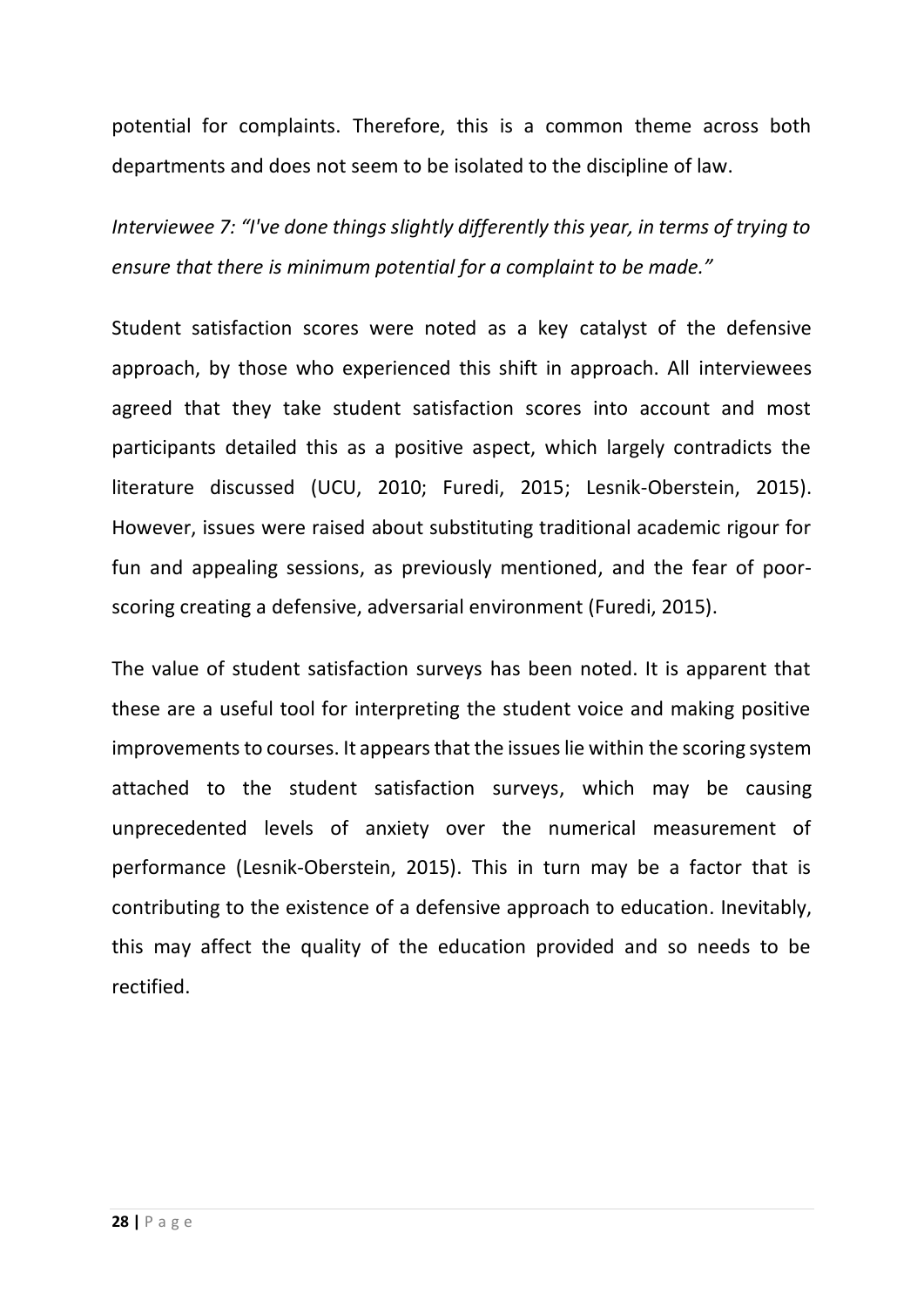#### Part V: Conclusion and Recommendations

#### **Conclusion**

This paper has explored the effects that the student-consumer mindset has on teaching and associated practices within a post-1992 university. This area of exploration was investigated through a qualitative analysis, based on the perceptions of academic staff. It found that common negative effects associated with the rise of consumerism were; a defensive approach to education, heightened student expectations in relation to value for money and appeasement of students, in substitution for academic rigour. However, the data also indicated that student-consumerism may be a catalyst for positive change in some circumstances. Also commonly noted throughout the study were the varying opinions and approaches detailed by the two academic disciplines involved. The academics within the department of education were more likely to perceive student-consumerism positively than the academics interviewed in the law department. The research suggests that this may be due to the lack of regulation in legal education, as opposed to the education sector, which is heavily regulated by bodies such as OFSTED. This indicates that the education academics are more accustomed to providing a student-centred and consumer driven service. Alternatively, the disparity between disciplines may be driven by the differences between the type of students who choose to study education, and those who choose to study law. The future earning capacity of law graduates is much greater than that of education graduates and therefore law students may be inherently more consumerist and driven by financial incentives, whereas education students may decide to study because it is their vocation. On this basis, this paper highlights several practical recommendations and suggestions for future research in this institution.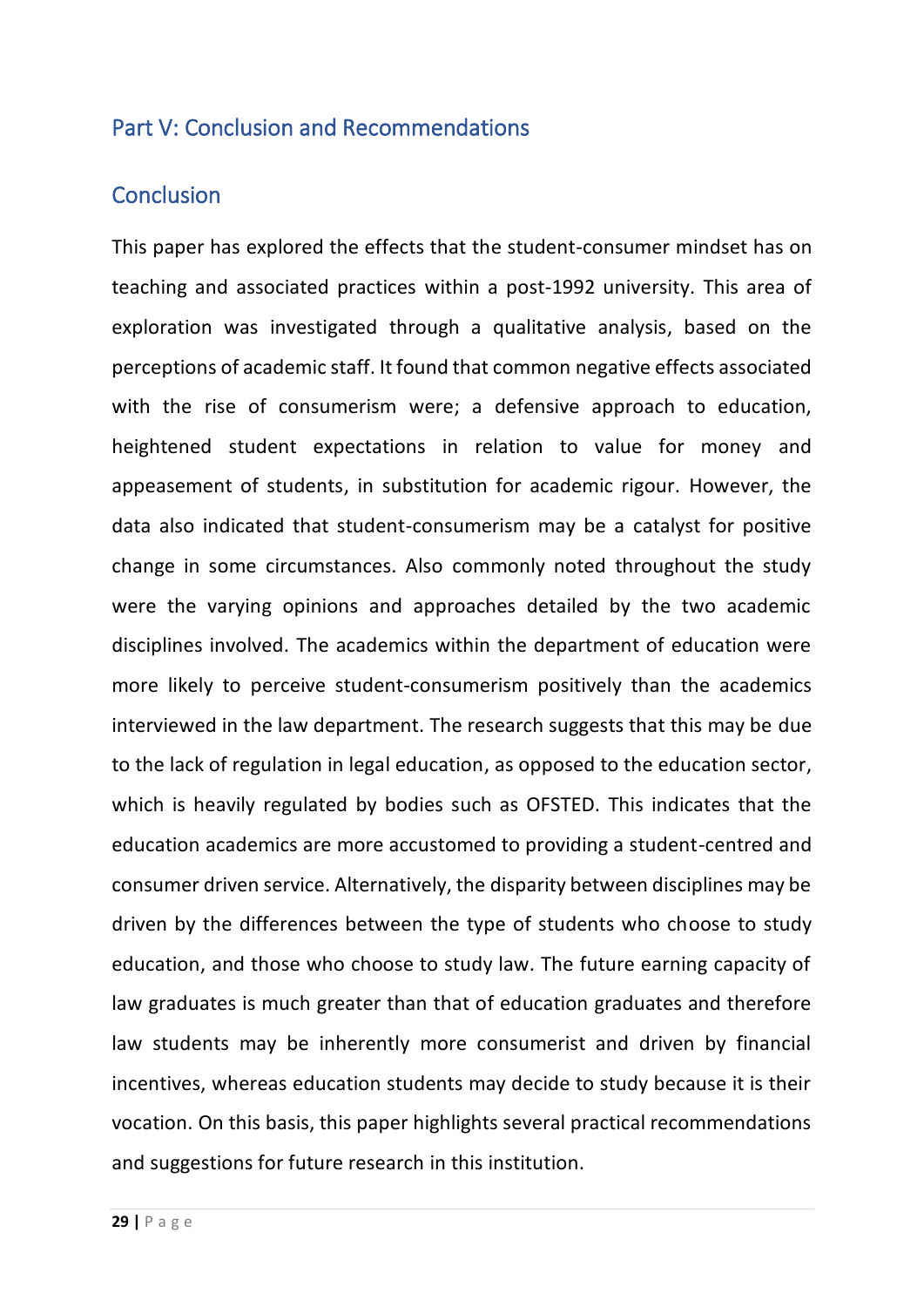#### Recommendations

Student satisfaction scores were linked to members of academic staff fostering a defensive approach to teaching, which may impact teaching quality. This paper recommends that tutors embed reference to the categories assessed by student satisfaction surveys into their sessions, to mitigate any incomplete understandings that students may have when completing them. Ensuring that the student satisfaction questions are clearly addressed in the sessions will enhance the qualitative feedback of students, and reduce staff anxiety in this area. However, more empirical research is needed on the extent to which student satisfaction scores affect academic staff members' ability to perform their roles, which lies outside of the scope of this paper. This question warrants an in-depth, qualitative study of the impact of student satisfaction accountability on academic staff members' experience of teaching in HE.

An important concern to emerge from the study was that some academics felt that they had to "dumb-down" content in order to appease students, although this concern was largely held by staff from the law school. The researcher recommends that further research is undertaken into how students quantify value for money in a higher education context. Specifically, how to make sessions fun and stimulating, without lacking academic rigour must be explored further. Although, it is clear that a holistic approach to ensuring value for money is needed, encompassing quality and innovative teaching, graduate employability, optimal use of resources and helping students to obtain the best degree classification. Value for money was an area that many of the academic participants noted would be best measured by students. Therefore, due to the topical nature of quantifying value for money in an education context (Parliament, 2018), this institution would benefit from further comparative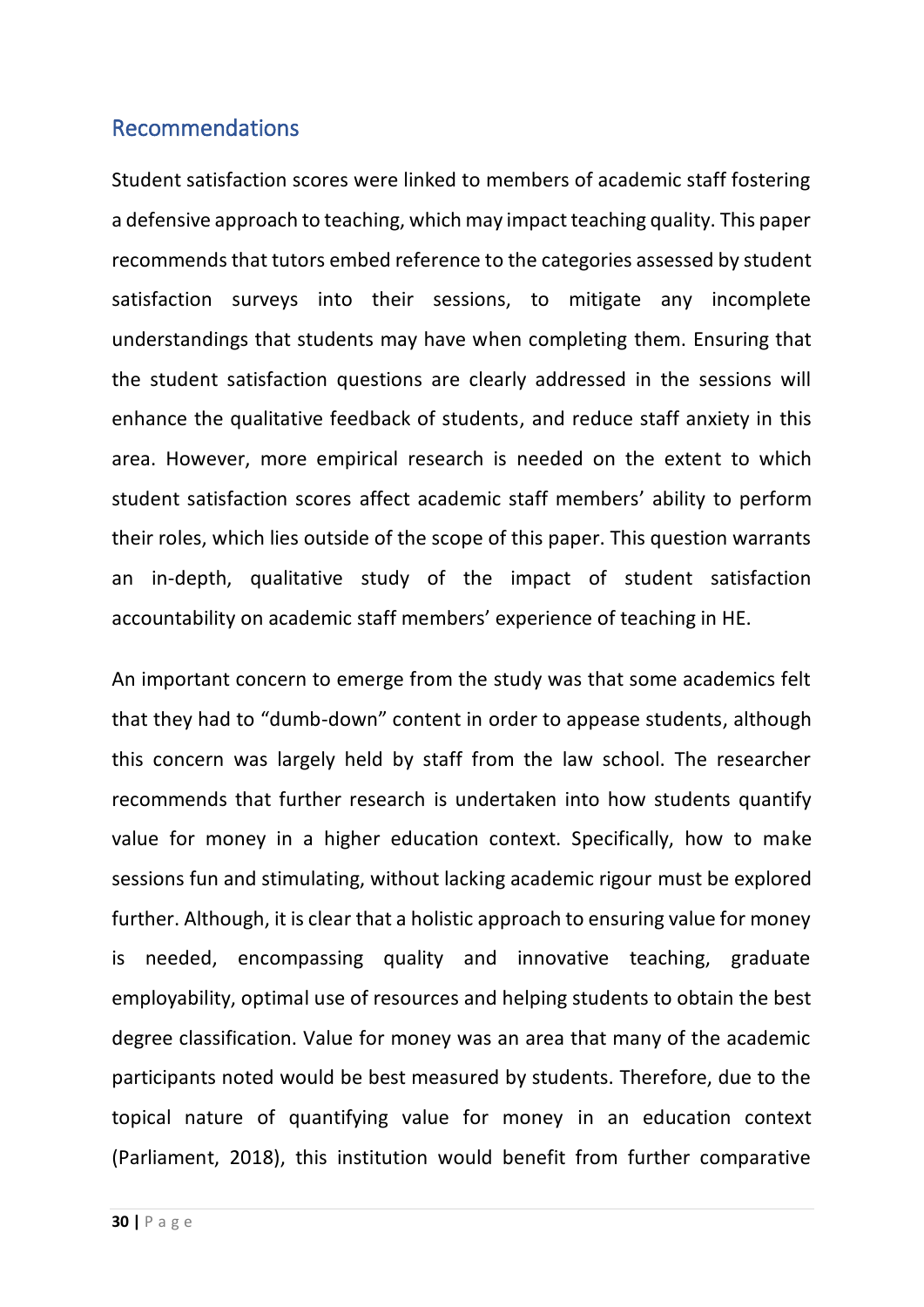research between staff and students views on value for money, via an in-depth, qualitative study.

Finally, this paper recommends that further interdisciplinary research into the effects of consumerism on teaching practices is conducted, as the current study highlighted some interesting differences between the two departments. An institutional, longitudinal study should be conducted in order to unearth further disparities between disciplines. Furthermore, this research could be replicated at a national level to inform wider HE policy.

# Reference List

Adams, R. (2018). Student complaints about UK universities growing says watchdog. [online]. The Guardian. [Viewed 27<sup>th</sup> March 2019]. Available from: https://www.theguardian.com/education/2018/apr/26/student-complaintsabout-uk-universities-growing-says-watchdog

Alford, J. (2002). Defining the client in the public sector: A social exchange perspective. *Public Administration Review*, 62(3), 337–346.

Amis, K. (1960). Lone Voices: Views of the Fifties. *Encounter.* 15(82), 8.

Angulo, A.J. (2016). Don't turn students into consumers – the US proves it's a recipe for disaster. [online]. The Guardian. [Viewed 27<sup>th</sup> March 2019]. Available from: https://www.theguardian.com/higher-educationnetwork/2016/jul/06/dont-turn-students-into-consumers-the-us-proves-its-arecipe-for-disaster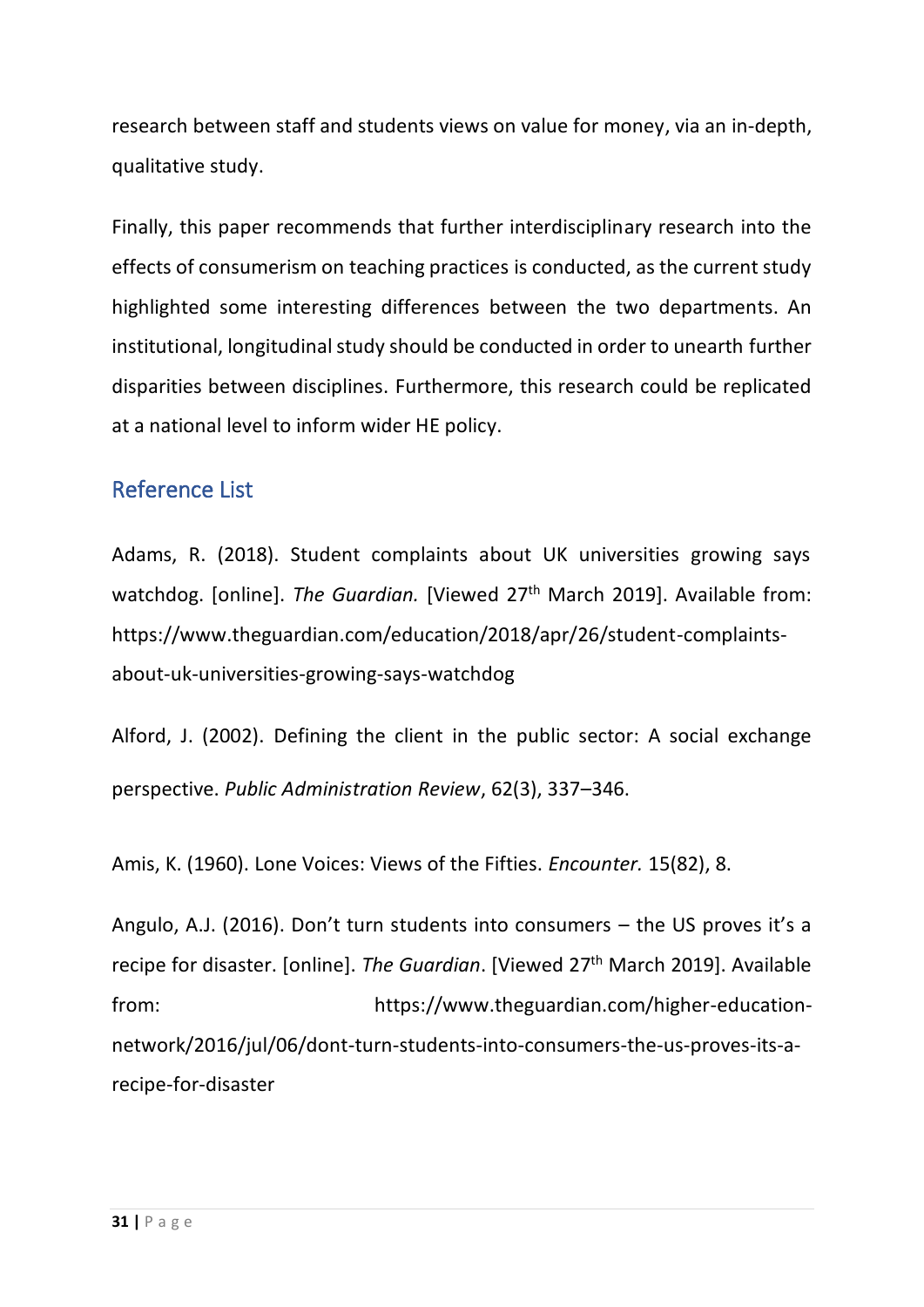Ashton, D. N. and Green, F. (1996). *Education, Training and the Global Economy*. Cheltenham, UK: E. Elgar.

Bassey, M. (1998) *Case Study Research in Educational Settings*. Buckingham: Open University Press.

Bathmaker, A.M. (2003). The expansion of higher education: A consideration of control, funding and quality. In Bartlett, S. and Burton, D., eds. (2003). *Education Studies: Essential Issues.* London: Sage, 169-189.

Bedoyere, R. (2018). Which UK universities offer the most value for money? [online]. *The Complete University Guide.* [Viewed 23rd May 2018] . Available from: https://www.thecompleteuniversityguide.co.uk/news/which-ukuniversities-offer-the-most-value-for-money/

BERA. (2018). Ethical Guidelines for Educational Research, 4<sup>th</sup> Ed. [online].

*BERA.* [Viewed 6<sup>th</sup> July 2018]. Available from: https://www.bera.ac.uk/wp-

content/uploads/2018/06/BERA-Ethical-Guidelines-for-Educational-

Research 4thEdn 2018.pdf?noredirect=1

Bevan, N. (2018). *League tables should be relegated*. [online]. Times Higher Education. [Viewed  $27<sup>th</sup>$  March 2019]. Available from: https://www.timeshighereducation.com/opinion/university-league-tablesshould-be-relegated

Bishop, D (2016). NSS and teaching excellence: the wrong measure, wrongly analysed. [online]. *Times Higher Education.* [Viewed 27th March 2019]. Available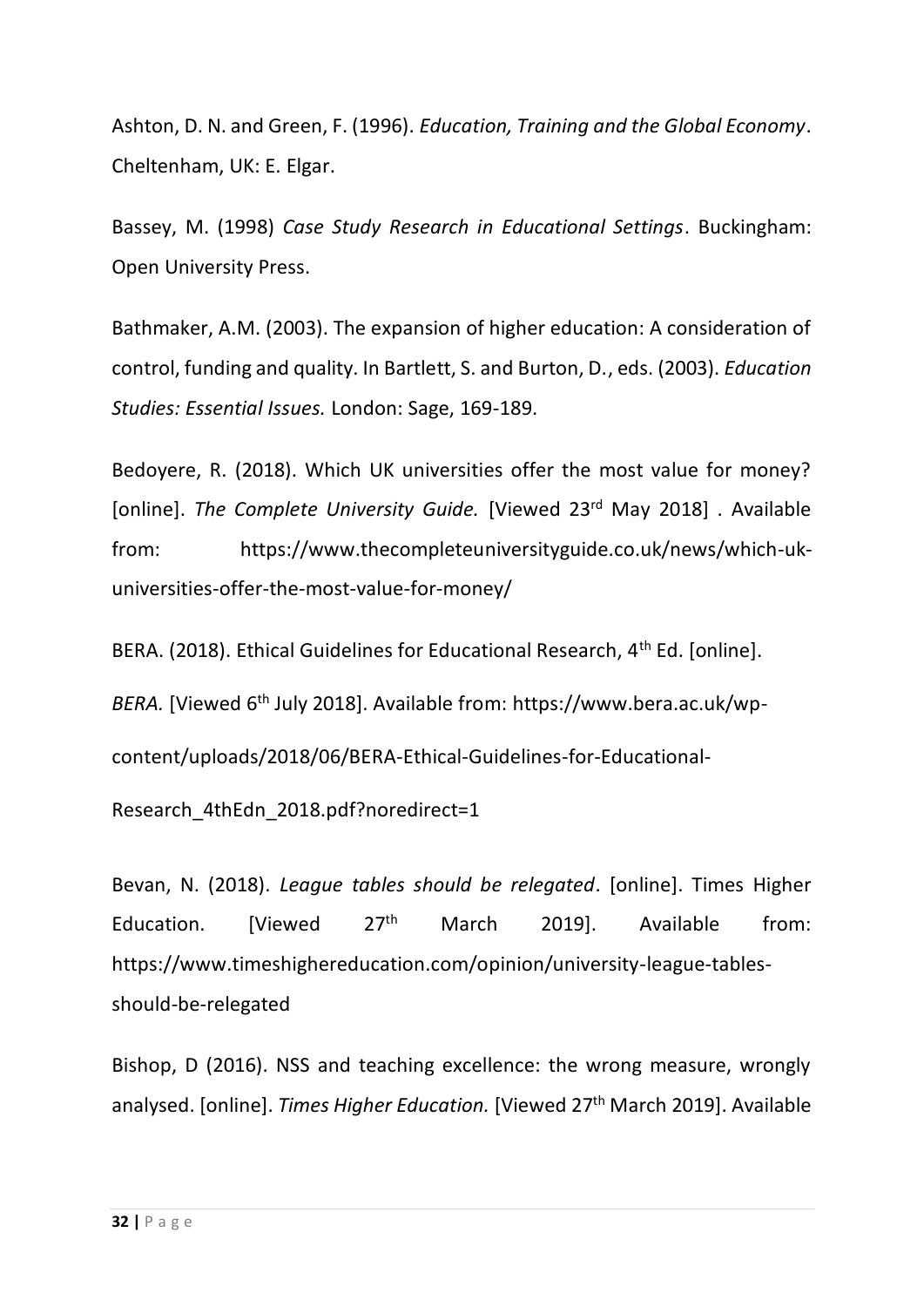from: https://www.timeshighereducation.com/blog/nss-and-teachingexcellence-wrong-measure-wrongly-analysed

Boxall, M. (2018). Debunking the value for money myth in higher education. [online]. Times Higher Education. [Viewed 27<sup>th</sup> March 2019]. Available from: https://www.timeshighereducation.com/blog/debunking-value-money-mythhigher-education

Brown, P. and Lauder, H. (1995) Post-Fordist Possibilities: Education, Training and National Development IN Bash, L and Green, A. (eds) *Youth, Education and Work. World Yearbook of Education 1995,* London: Kogan Page, p.19-32.

Brown, R. (2015). The marketisation of higher education: issues and ironies. *University of West London.* [Viewed 27th March 2018]. Available from: https://www.uwl.ac.uk/sites/default/files/Departments/Research/new\_vistas/ vol1 iss1/vol1 iss1 art1 23April2015.pdf

Brown, R. and Carasso, H. (2013). *Everything for Sale? The marketisation of UK higher education*. Abingdon: Society for Research into Higher Education and Routledge.

Brule, E. (2004). Going to market: Neoliberalism and the social construction of the university student as an autonomous consumer. In M. Reimer (Ed.), *Inside the corporate U: Women in the academy speak out* (pp. 255–281). Toronto: Sumach Press.

Bryman, A. (2008). Of methods and methodology. *Qualitative Research in Organizations and Management: An International Journal*. 3(2) 159-168.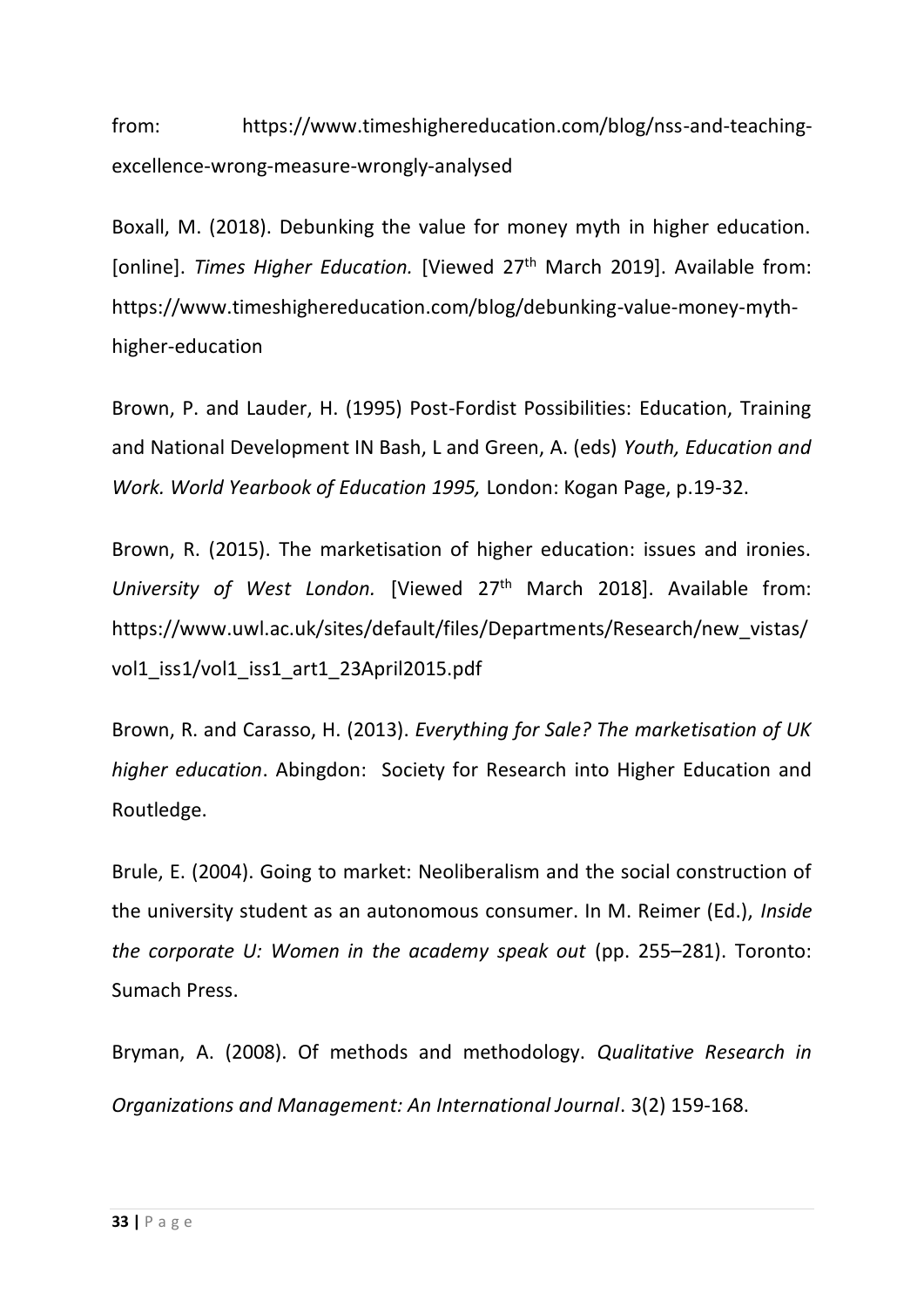Bryman, A. (2016). *Social Research Methods*. 5th Ed. Oxford: Oxford University Press.

Bryman, A., & Burgess, R. G. (Eds.). (1994). *Analyzing qualitative data*. London: Routledge.

Bunce, L. (2017). The student-as-consumer approach in higher education and its effects on academic performance. Studies in Higher Education. 42(11) 1958- 1978.

Caplan, B. (2018). Higher education: what is it good for? [online]. *Times Higher*  Education. [Viewed 27<sup>th</sup> March 2019]. Available from: https://www.timeshighereducation.com/features/higher-education-what-itgood

Coaldrake, P. (2016). Deregulation and marketization in English Higher Education – lessons from Australia [online]. *Policy Exchange*. [Viewed 27th March 2019]. Available from: https://policyexchange.org.uk/event/deregulation-andmarketisation-in-english-higher-education-lessons-from-australia/

Cohen, L., Manion, L. and Morrison, K. (2017). *Research Methods in Education*. 8<sup>th</sup> ed. London: Routlegde.

Coughlan, S. (2017). Students say university value for money falling. [online]. *BBC News*. [Viewed 27 March 2019]. Available from: https://www.bbc.co.uk/news/education-40187297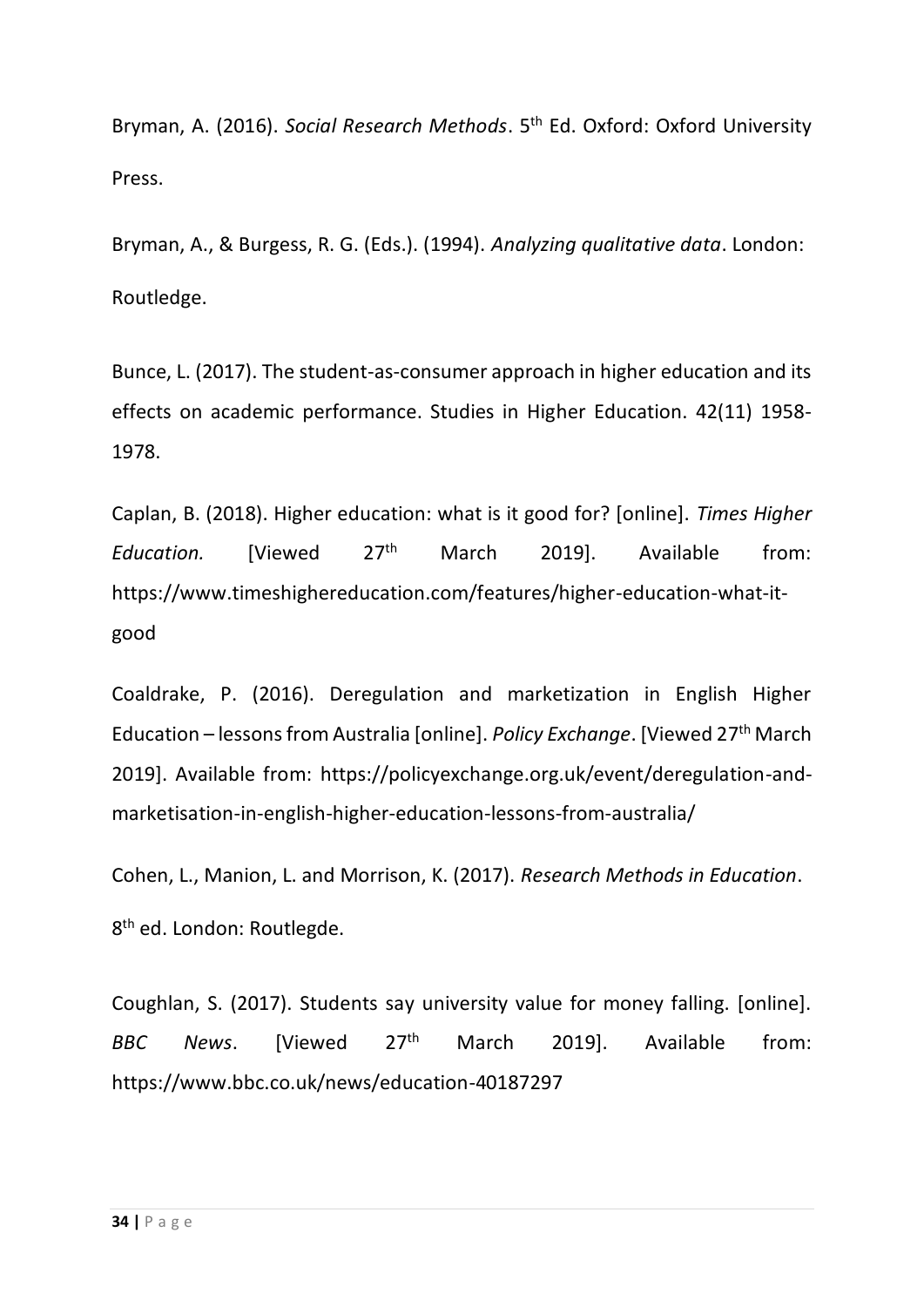Dearing, R. (1997)*. Higher Education in the Learning Society: Report of the National Committee of Inquiry into Higher Education*. London: Her Majesty's Stationary Office.

Denscombe, M. (1998). *The Good Research Guide for Small-scale Social Research Projects*. Buckingham: Open University Press.

Dey, I. (1993). *Qualitative data analysis: A user-friendly guide for social scientists*. London: Routledge.

Driscoll, C. & Wicks, D. (1998). The customer-driven approach in business education: A possible danger? *Journal of Education for Business,* 74, 58-61.

Education Committee. (2017). Value for money in higher education: Committee lunches inquiry. [online]. Parliament. [Viewed 27<sup>th</sup> March 2019]. Available from: https://www.parliament.uk/business/committees/committees-a-z/commonsselect/education-committee/news-parliament-2017/value-for-money-highereducation-launch-17-19/

Emery, C. R., Kramer, T. R. and Tian, R. G. (2001). Return to academic standards: a critique of student evaluations of teaching effectiveness. *Quality Assurance in Education*. 11(1) 37-46.

Etikan, I., Musa, S. A. and Alkassim, R. S. (2016). Comparison of Convenience Sampling and Purposive Sampling. *American Journal of Theoretical and Applied Statistics.* 5(1) 1-4.

Farrell, S. and Tapper, E. (1992) Student loans: The failure to consolidate an emerging political consensus. *Higher Education Quarterly*, 46 (3), 269–85.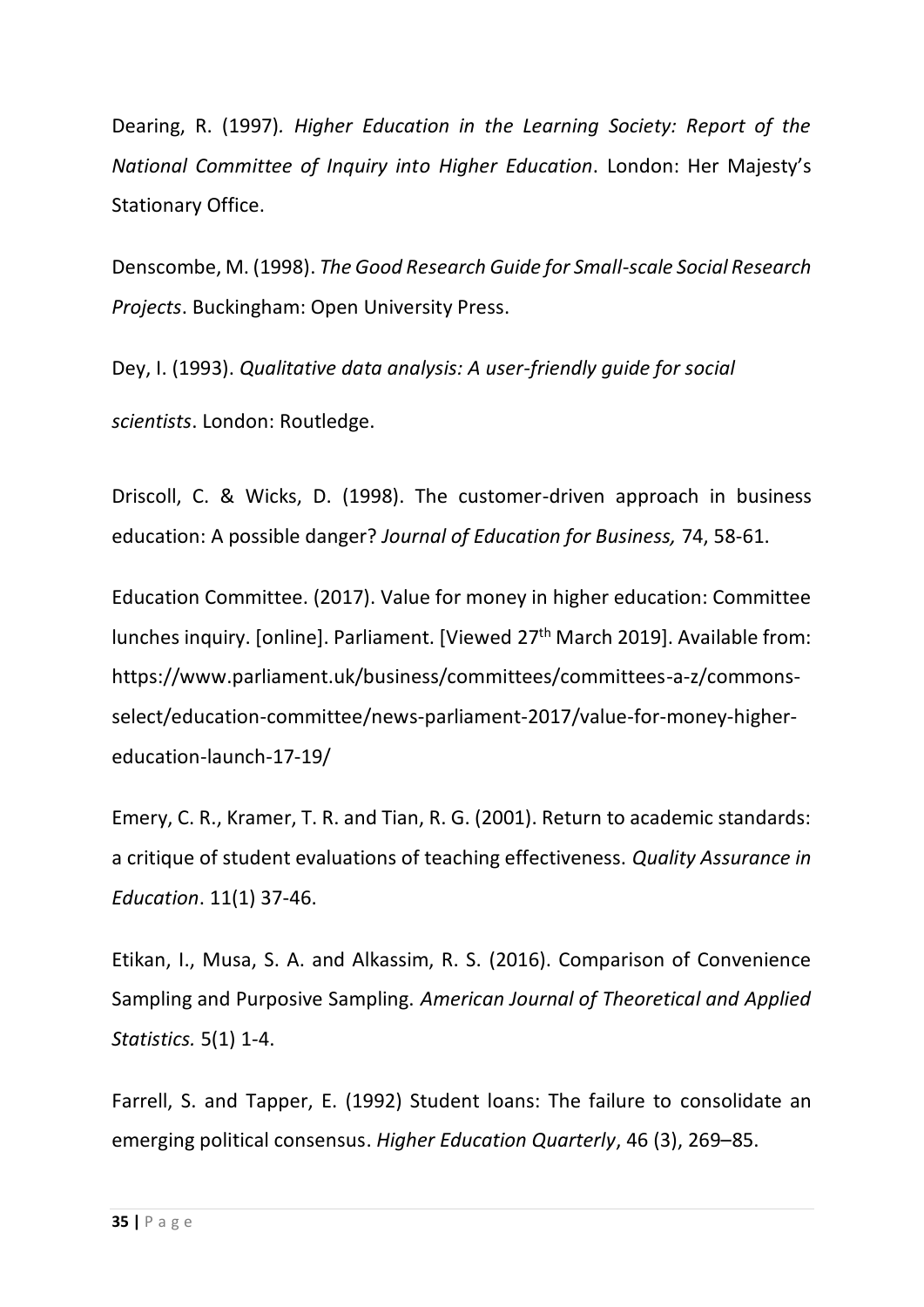Furedi, F. (2015). *Introduction to the marketisation of higher education and the student as consumer*. In The Marketisation of Higher Education and the Student as Consumer by (ed.s) Molesworth, M, Scullion, R and Nixon, E. Routledge: London.

Garner, R. (2009). The Big Question: why are students complaining so much, and do they have a case? [online]. *The Independent.* [Viewed 27th March 2019]. Available from: https://www.independent.co.uk/news/education/educationnews/the-big-question-why-are-students-complaining-so-much-and-do-theyhave-a-case-1687677.html

George, D. (2007). Market overreach: The student as customer. *The Journal of Socio-Economics,* 36, 965–977.

Gosden, P. (1983). *The Education System since 1944*. Oxford: Robertson.

Gregory, I. (2003). *Ethics in Research*. London: Continuum.

Guilbault, M. (2018). Students as customers in higher education: The (controversial) debate needs to end. *Journal of Retailing and Consumer Services*. 40, 295-298.

Higher Education and Research Act 2017.

Hom, W.(2002). Applying customer satisfaction theory to community college planning of student services. [online]. *IJournal*, 2. [Viewed 24th June 2018]. Available from: the state of the state of the state of the state of the state of the state of the state of the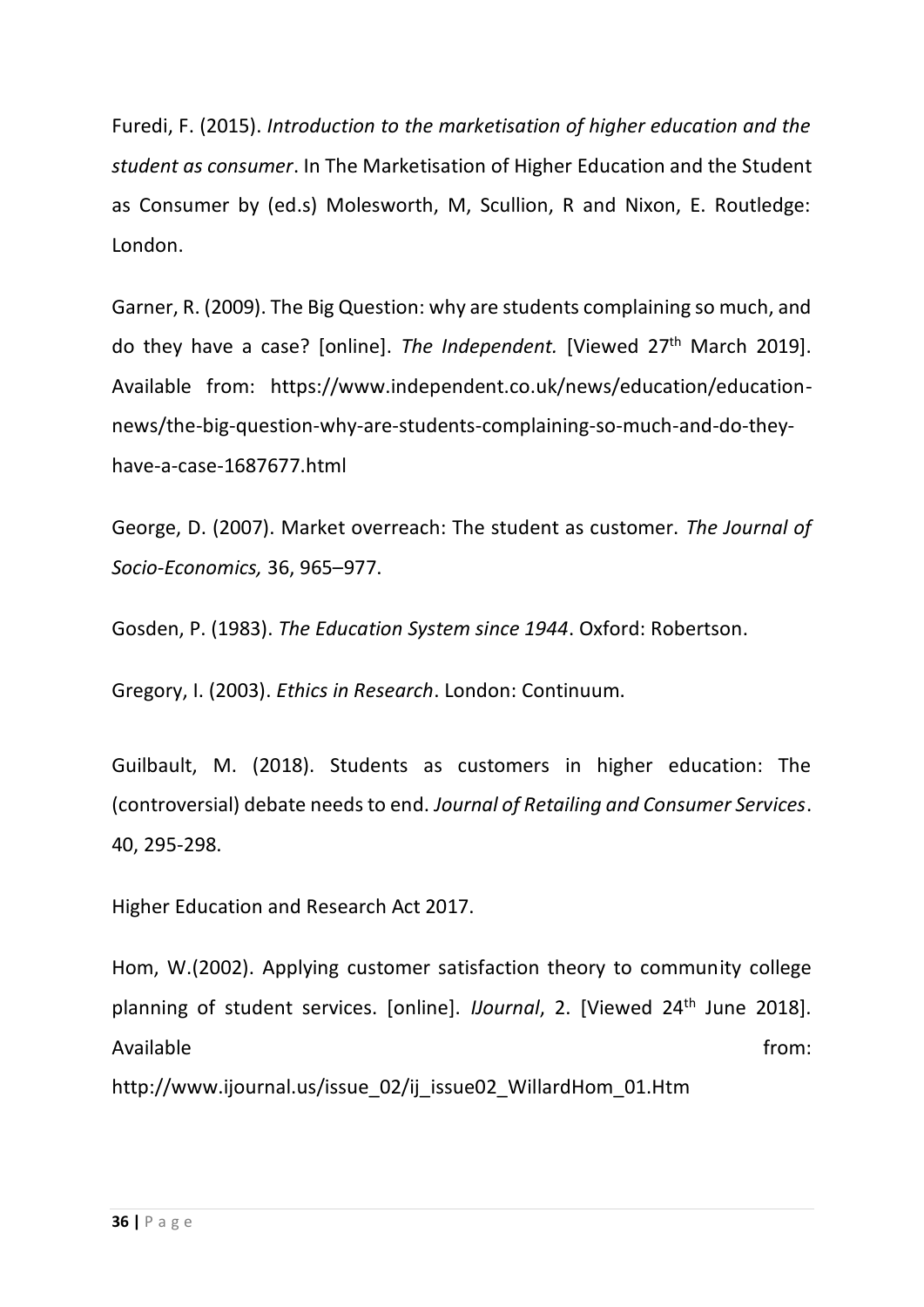Jabbar, A, Analoui, Bejan, Kong, K and Mirza, M. (2018). Consumerisation in UK higher education business schools: higher fees, greater stress and debatable outcomes. *Higher Education.* 76(1) 85-100.

Johnstone, D. B., and Marcucci, P. N. (2010). *Financing Higher Education Worldwide: Who Pays? Who Should Pay?* Baltimore: JHU Press.

Kemper, E. A., Stringfield, S., & Teddlie, C. (2003). Mixed methods sampling strategies in social science research. In A. Tashakkori & C. Teddlie (Eds.), *Handbook of mixed methods in the social and behavioral sciences* (pp. 273–296). Thousand Oaks, CA: Sage.

Kondracki, N. L., and Wellman, N, S. (2002). Content analysis: review of methods and their applications in nutrition education**.** *Journal of Nutrition, Education and Behavior.* 34(4):224-30.

Lesnik-Oberstein, K. (2015). Let UK Universities do what they do Best – Teaching and Research. [online]. *The Guardian Letters*. [Viewed 27th March 2019]. Available from: https://www.theguardian.com/education/2015/jul/06/let-ukuniversities-do-what-they-do-best-teaching-and-research

Lewis, S. J. and Russell, A. J. (2011) Being embedded: Away forward for ethnographic research. *Ethnography* 12, 398–416.

Lomas, L. (2007). Are Students Consumers? Perceptions of Academic Staff. *Quality in Higher Education.* 13(1) 31-44.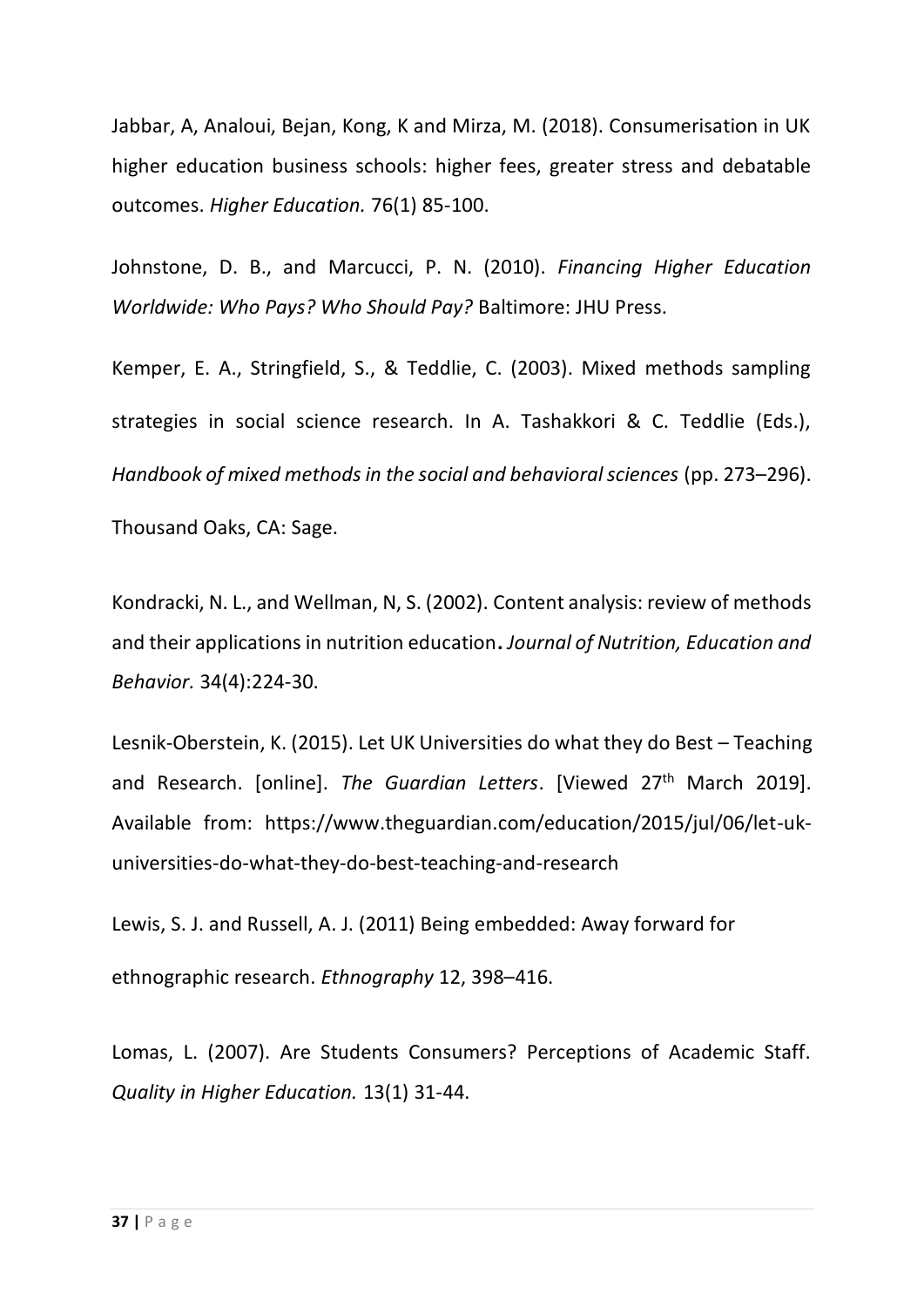Lord Browne. (2010). Securing a Sustainable Future for Higher Education: An Independent Review of Higher Education Funding and Student Finance. [online]. *Gov.uk.* [Viewed 27 March 2019]. Available from: https://assets.publishing.service.gov.uk/government/uploads/system/uploads /attachment\_data/file/422565/bis-10-1208-securing-sustainable-highereducation-browne-report.pdf

Maguad, B. (2007). Identifying the needs of customers in higher education. *Education*. 127(3) 332-343.

Marginson, S. (2014). Links with China: why Australian universities are leading the way. [online]. The Guardian. [Viewed 27<sup>th</sup> March 2019] https://www.theguardian.com/higher-educationnetwork/blog/2014/jul/07/australian-uk-universities-links-china

Marshall, M. Pagel, C. and French, C. (2014). Moving improvement research closer to practice: the Researcher-in-Residence model. *BMJ Qual Saf* 23, 801–

5.

Matthews, K. (2018). Stop treating students like customers and start working with them as partners in learning. [online]. The Conversation. [Viewed 27<sup>th</sup> March 2019]. Available from: http://theconversation.com/stop-treatingstudents-like-customers-and-start-working-with-them-as-partners-in-learning-93276

Mayring, P. (2000). Qualitative content analysis. [online]. Qualitative Social Research 1(2). [Viewed 10<sup>th</sup> July 2018]. Available from: http://www.qualitativeresearch.net/fqs-texte/2-00/02-00mayring-e.htm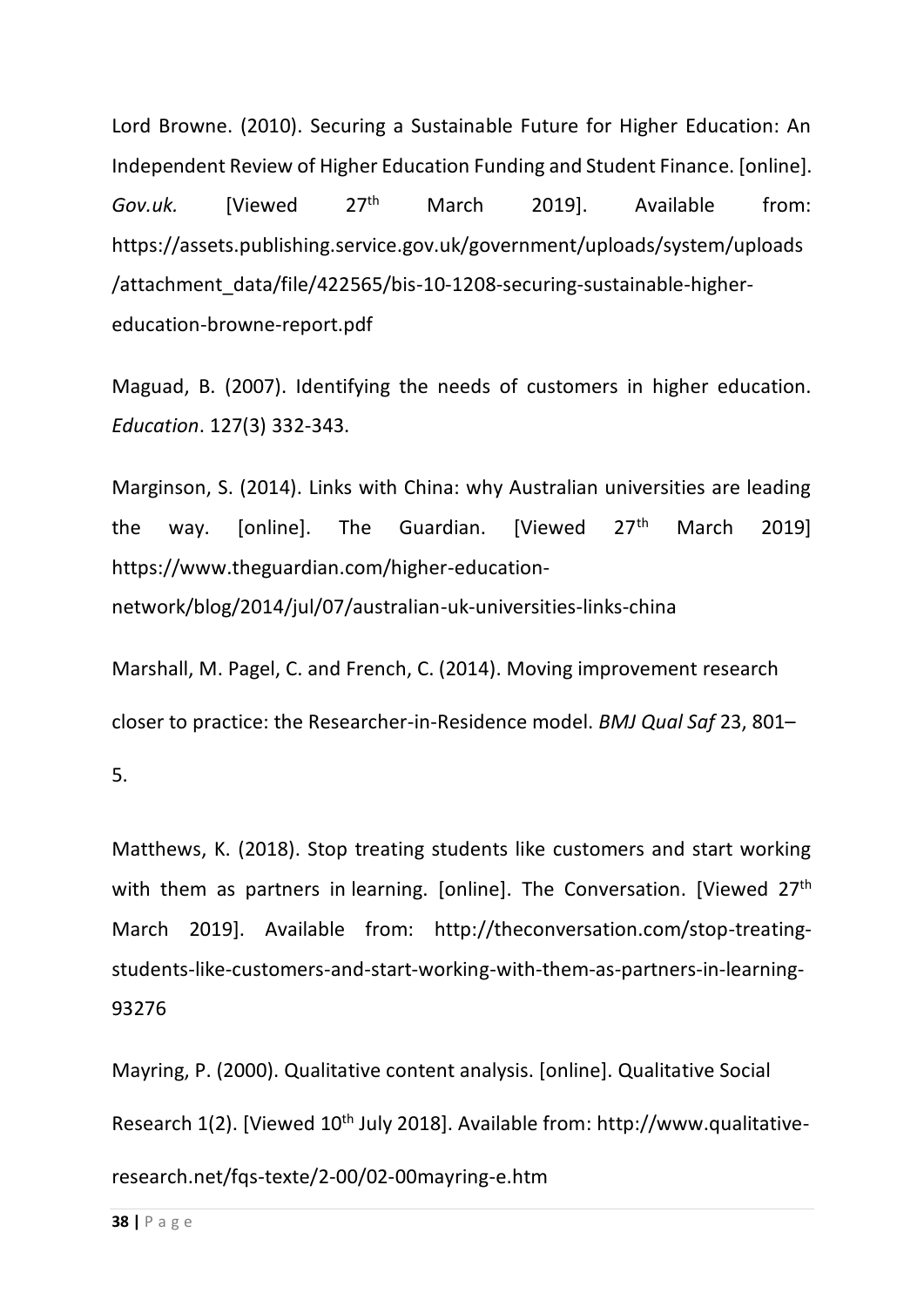McGettigan, A. (2013). *The Great University Gamble: Money, markets and the future of higher education*. London: Pluto Press.

McGinity, R and Salokangas, M. (2014). Introduction: "Embedded Research" as an approach into academia for emerging researchers. *Manag Educ*. 28:3–5.

McRae, A. (2018). What does value for money men for English higher education? [online]. Times Higher Education. [Viewed 27<sup>th</sup> March 2019]. Available from: https://www.timeshighereducation.com/features/what-does-value-moneymean-english-higher-education

Miles, M. B., Huberman, M. A., and Saldaña, J. (2014). Qualitative Data Analysis a Methods Sourcebook [online]. *Research Talk*. [Viewed 6th June 2018]. Available from: http://researchtalk.com/wp-content/uploads/2014/01/Miles-

Huberman-Saldana-Drawing-and-Verifying-Conclusionberas.pdf

Miller, B. (2010). Skills for sale: What is being commodified in higher education? *Journal of Further and Higher Education*. 34(2), 199-206.

Molesworth, M, Nixon, E and Scullion, R. (2009). Having, being and higher education: the marketisation of the university and the transformation of the student into consumer. *Teaching in Higher Education.* 14(3) 277-287.

Molesworth, M, Scullion, R and Nixon, E. (2010). *The Marketisation of Higher Education and the Student as Consumer*. London: Routledge.

Money, J., Nixon, S., Tracy, F., Hennessy, C., Ball, E and Dinning, T. (2017). Undergraduate student expectations of university in the United Kingdom: What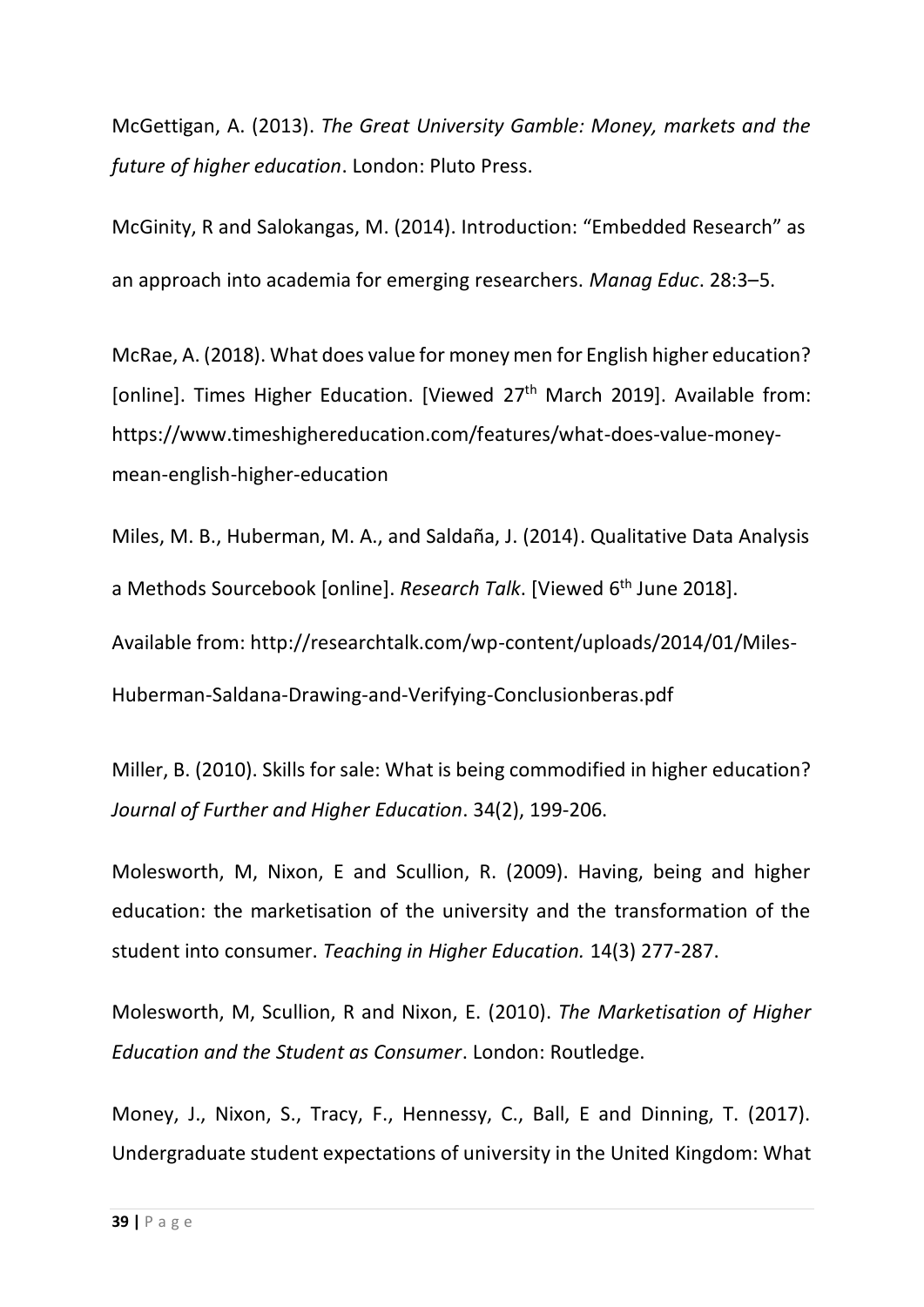really matters to them? [online]. *Cogent Education*. [Viewed 27<sup>th</sup> March 2019]. Available from: the state of the state of the state of the state of the state of the state of the state of the http://researchonline.ljmu.ac.uk/6041/1/Undergraduate%20student%20expec tations%20of%20university.pdf

Moser, C. (1988). The Robbins report 25 years after-and the future of the universities. *Oxford Review of Education.* 14(1), 5-20.

National Audit Office. (2004). Value for Money. [online] *National Audit Office*. [Viewed 27th March 2019]. Available from: https://www.nao.org.uk/successfulcommissioning/general-principles/value-for-money/

Nguyen, A. and Rosetta, J. (2013). Overcoming potential negative consequences of customer orientation in higher education: closing the ideological gap. *Journal of Marketing for Higher Education.* 23(2) 155-174.

Office of National Statistics (ONS) (2010). About ONS Busines Surveys. [online]. *ONS*. [Viewed 27 March 2019]. Available from: https://www.ons.gov.uk/surveys/informationforbusinesses/aboutonsbusinesss urveys

Office of the Independent Adjudicator. (2017). Annual Report. [online]. OIA. [Viewed  $23^{rd}$  June 2018]. Available from: http://www.oiahe.org.uk/media/121920/oia-annual-report-2017.pdf

Oliver, P. (2003). *The Student's Guide to Research Ethics*. Maidenhead: Open University Press.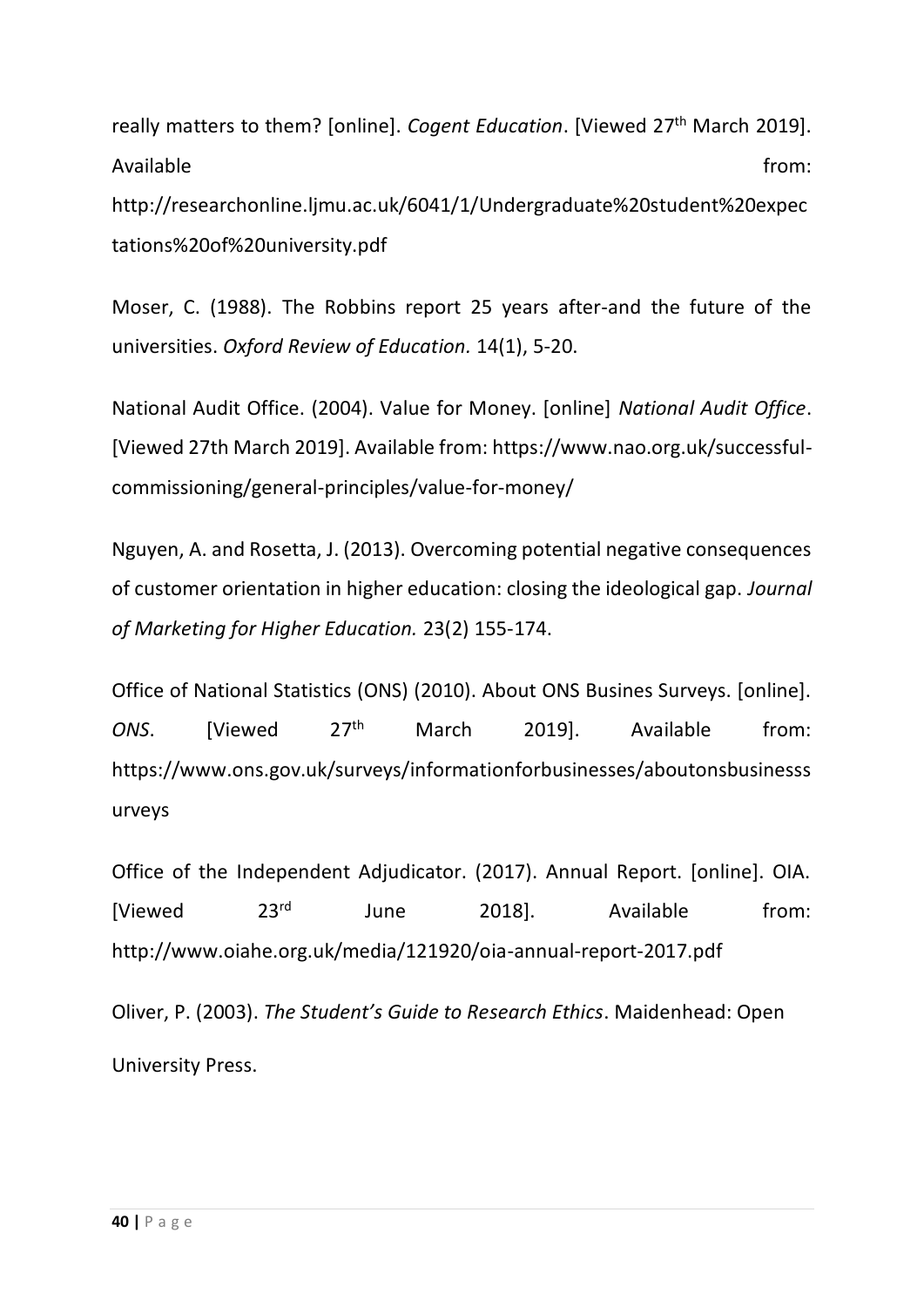Olshavsky R. W. and Spreng, R. A.(1995). Consumer satisfaction and students: Some pitfalls of being customer driven. *Journal of Consumer Satisfaction, Dissatisfaction, and Complaining Behavior*, 8, 69–77.

Palfreyman, D., and Tapper, T. (2014). *Reshaping the University: The rise of the regulated market in higher education*. Oxford: Oxford University Press.

Palfreyman, D., and Tapper, T. (2016). The marketization of English higher education and the financing of tuition fees. *London Review of Education*. 14(1)

Parliament. (2018). Is there a market in higher education? [online]. Parliament. [Viewed  $15<sup>th</sup>$  May 2018]. Available from: https://publications.parliament.uk/pa/cm201719/cmselect/cmtreasy/478/478 05.htm#\_idTextAnchor035

Pitman, T. (2000). Perceptions of academics and students as customers: A survey of administrative staff in higher education. *Journal of Higher Education Policy and Management*, 22(2), 165–175.

Robbins, Lord. (1963). *Higher Education: Report of the committee.* London: HMSO, Cmnd 2154.

Saunders, D. B. (2014). They do not buy it: exploring the extent to which entering first-year students view themselves as customers. *Journal of Marketing for Higher Education*. 1-24.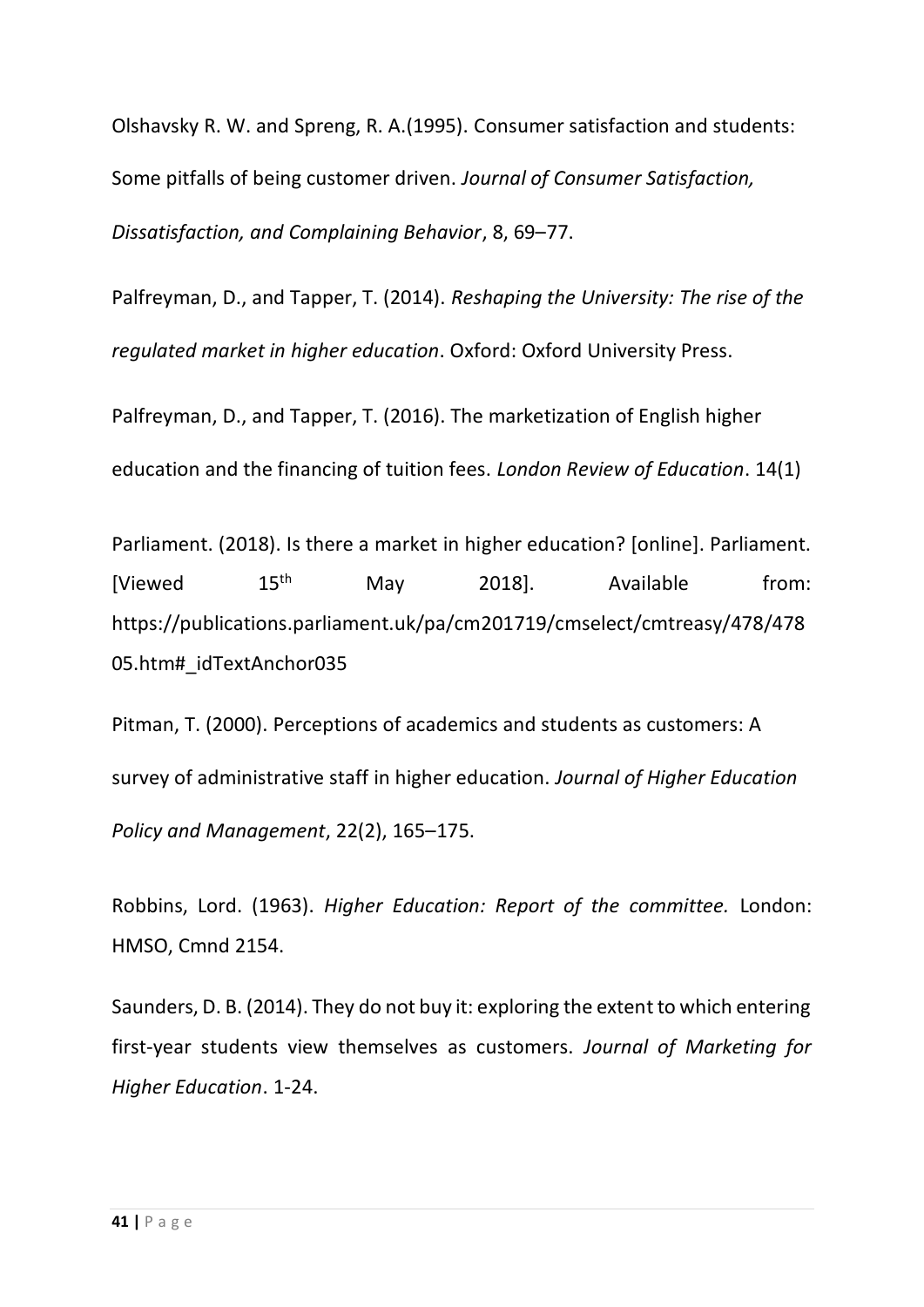Sharrock, G. (2000). Why students are not (just) customers (and other reflections on Life after George). *Journal of Higher Education Policy and Management,* 22(2), 149–164.

The Consumer Rights Act 2015.

The Daily Telegraph. (2012). Britain's best value universities. [online]. The Daily Telegraph. [Viewed 14th June 2018]. Available from: https://www.telegraph.co.uk/education/universityeducation/studentlife/9538463/Britains-best-value-universities.html Accessed 06.06.18

The Guardian. (2018). My students support our strike they don't want to be passive consumers. [online]. *The Guardian*. [Viewed 20<sup>th</sup> July 2018]. Available from: https://www.theguardian.com/higher-educationnetwork/2018/mar/02/my-students-support-our-strike-they-dont-want-to-bepassive-consumers

The Institute for Teaching and Learning Innovation (ITALI). (2018). Students as Partners. [online]. *The University of Queensland Australia*. [Viewed 23<sup>rd</sup> July 2018]. Available from: http://itali.uq.edu.au/content/about-students-partners

The Telegraph. (2018). Revealed: Which degrees could earn you the highest graduate salary and the lowest. [online] *The Telegraph*. [Viewed 15th May 2018]. Available from: https://www.telegraph.co.uk/education/2018/03/15/figuresreveal-stark-differences-earning-potential-graduates/

Thomas, D. (2006). A General Inductive Approach for Analyzing Qualitative Evaluation Data. *American Journal of Evaluation.* 27(2) 237-246.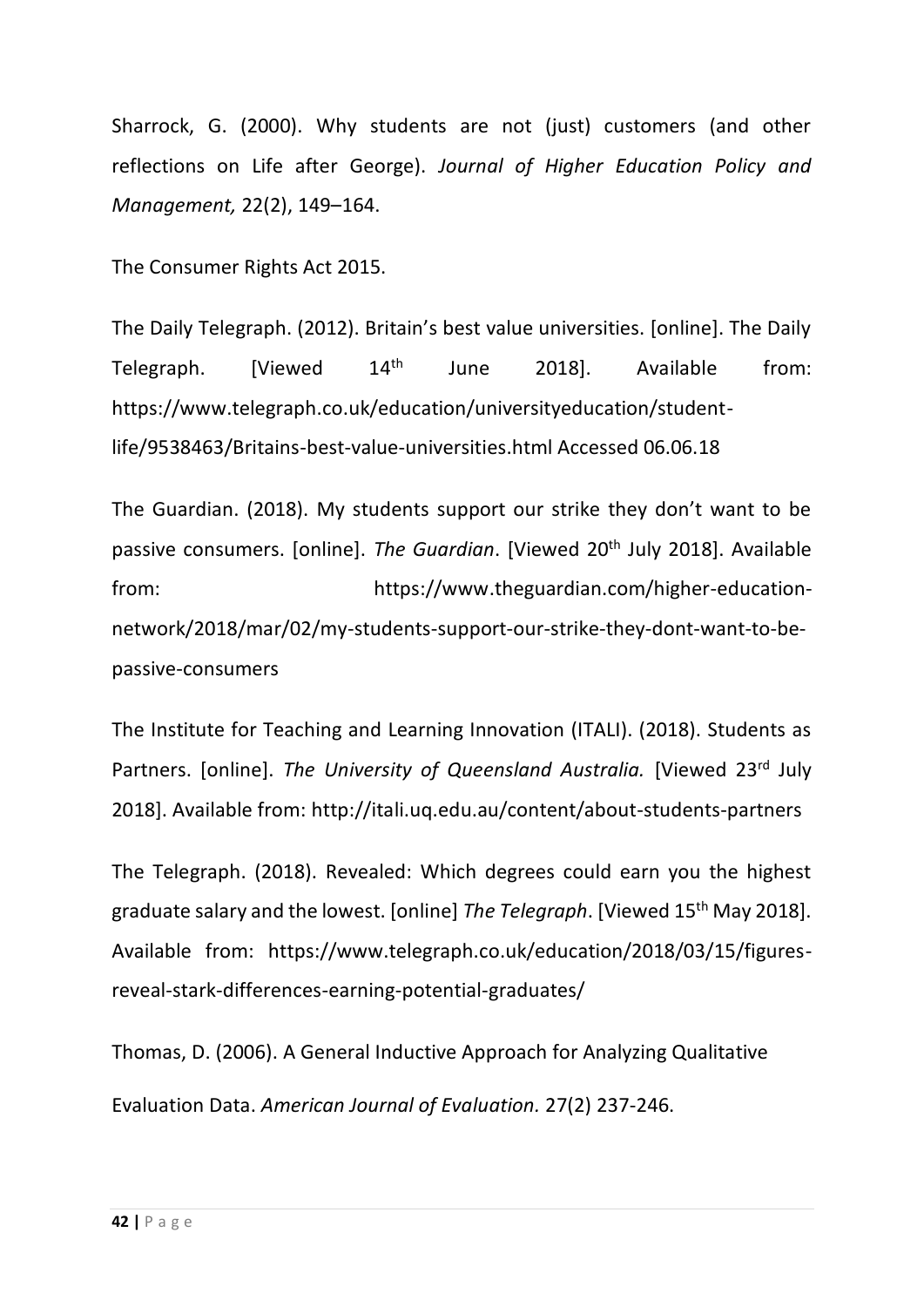Titus, J. J. (2008). Student ratings in a consumerist academy: Leveraging pedagogical control and authority. *Sociological Perspectives,* 51(2), 397–422.

Tomlinson, M. (2017). Student perceptions of themselves as 'consumers' of higher education. *British Journal of Sociology of Education*. 38(4), 450-467.

Trow, M. (1973). *Problems in the Transition from Elite to Mass Higher Education.* Berkley, CA: Carnegie Commission on Higher Education.

University College Union. (2010). The impact of student satisfaction surveys on staff in HE and FE institutions. [online]. UCU. [Viewed 11<sup>th</sup> June 2018]. Available from: https://www.ucu.org.uk/brief\_satissurveys

Walford, G. (1991). *Doing Educational Research*. London: Routledge.

Watson, D. and Taylor, D. (1998). *Lifelong Learning and the University: A Post-Dearing Agenda.* London: Falmer.

Wilkins, S., Balakrishnan, M. S., & Huisman, J. (2012). Student choice in higher education motivations for choosing to study at an international branch campus. *Journal of Studies in International Education*. 16(5), 413-433.

Wiles, R, Crow, G, Heath, S and Charles, V. (2006). Anonymity and Confidentiality. [online]. *ESRC National Centre for Research Methods : NCRM Working Paper Series 2/06* [Viewed 10<sup>th</sup> July 2018]. Available from: http://eprints.ncrm.ac.uk/423/1/0206\_anonymity%2520and%2520confidential ity.pdf